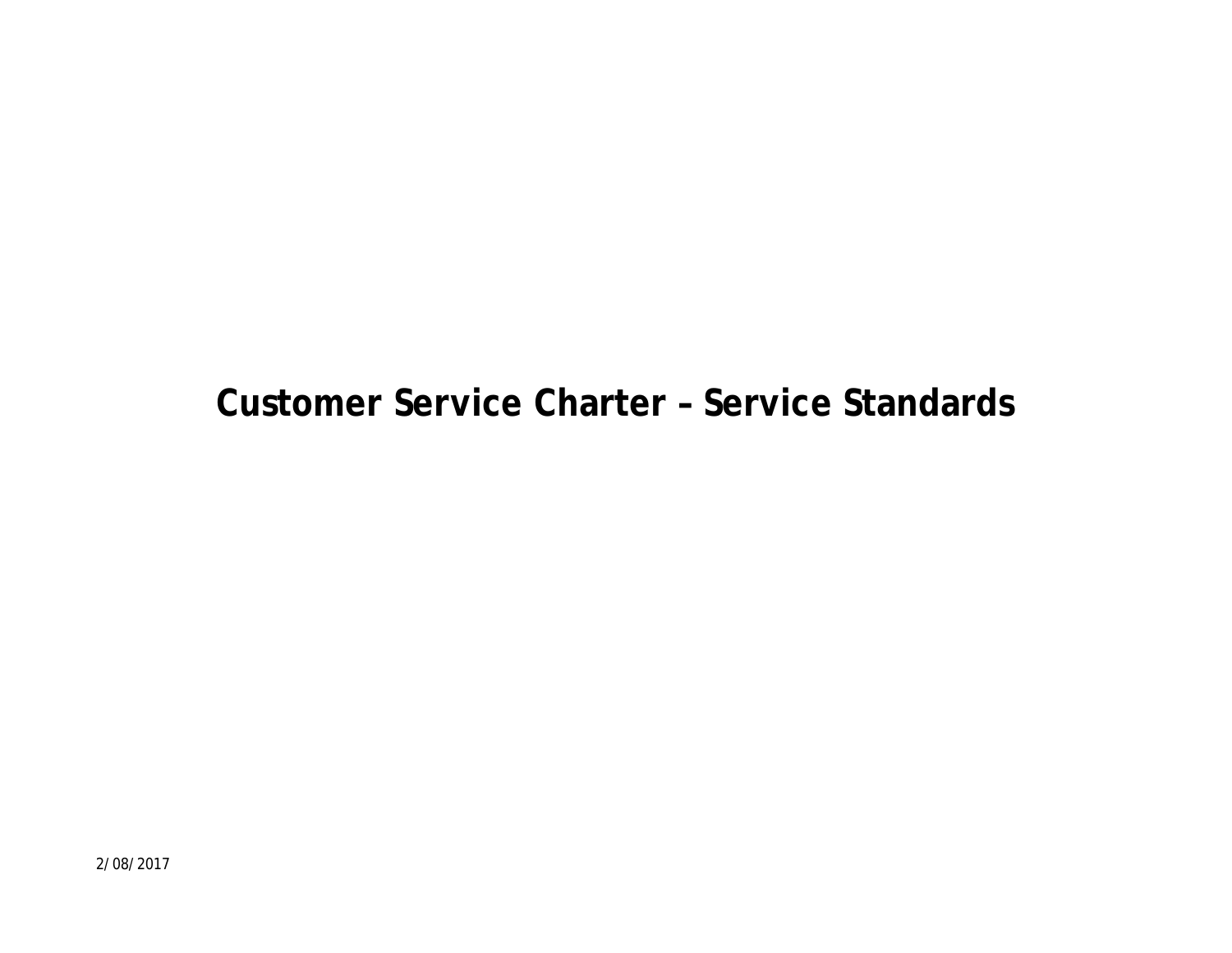# **Background: Customer Service Charter**

#### **Background**

- 1. The Customer Service Charter (also referred to as **Charter** ) was set up in 2011 with the intention to outline key commitments and service standards for all banks when providing service to customers.
- 2. It is intended for the Malaysia Productivity Council (MPC) survey to be aligned to this Charter and for the banks' performance to be measured on the following:
	- Customer Expectations.
	- Perceived Overall Quality.
	- Perceived Value.
	- Customer Satisfaction.
	- Customer Complaints.
	- Customer Loyalty.

#### **Understanding the Customer Service Charter**

The Charter is applicable to all local and foreign conventional banks in Malaysia. It will be effective in full by  $( )$ .

The Charter encompasses the following considerations:

- The charter is designed to reflect the basic banking services/common services. However there may be some minor variations as all banks have their own respective strategies and focus.
- The current prevailing trends of Malaysia Banking Industry and the new ways of banking (e.g. digital) have been taken into account.
- The service standards are designed from the customer's perspective in the true spirit of being customer centric.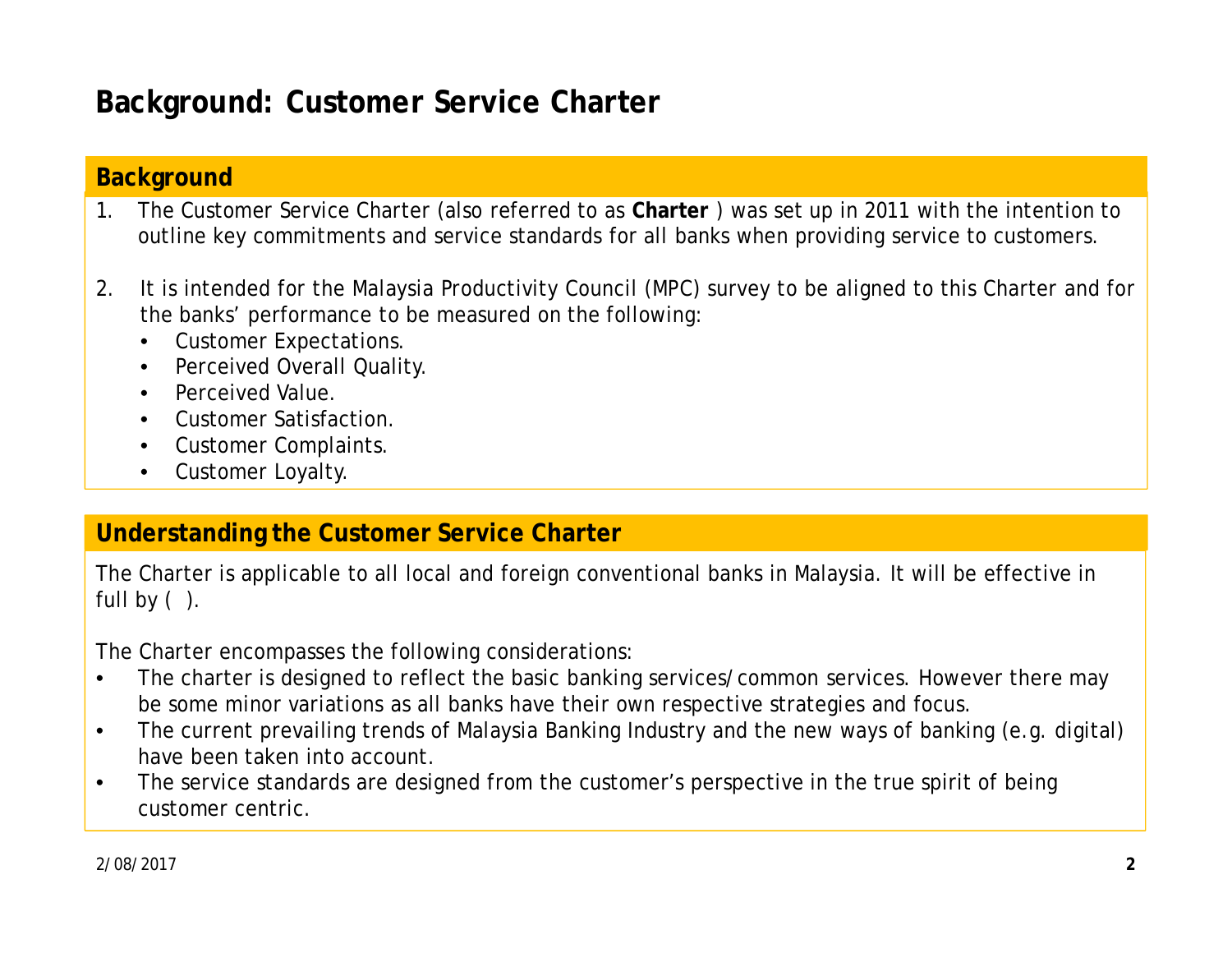# **Proposed New Service Standards - Overview**

**Guiding Principle and Outcome**



\* Reword and combined existing questions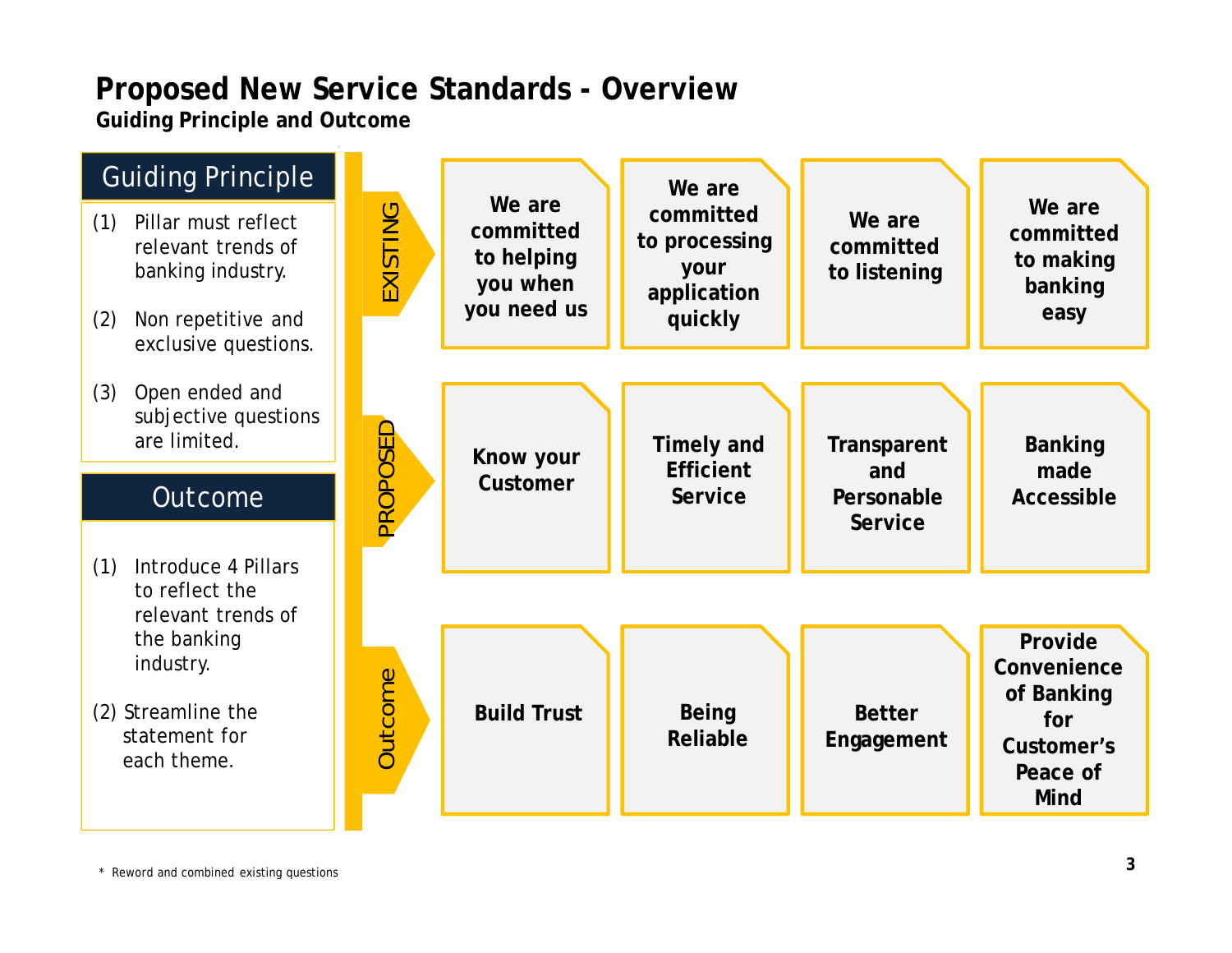### **New Service Standards – With Description**

| Pillar                                      | Description                                                                                                                   | Outcome                                       | Action by banks                                                                                                                                |
|---------------------------------------------|-------------------------------------------------------------------------------------------------------------------------------|-----------------------------------------------|------------------------------------------------------------------------------------------------------------------------------------------------|
| Know Your                                   | To understand the customer profile that<br>enables the bank to:<br>• Anticipate the customer's needs and                      | <b>Build Trust</b>                            | Devise adequate account opening forms as per<br>regulatory requirements to gather relevant<br>information about the customer.                  |
| Customer                                    | preference.<br>• Offer products and services as per<br>his/her requirements.                                                  |                                               | Provide options to match the customer's need.                                                                                                  |
|                                             |                                                                                                                               | Being Reliable                                | Inform customer on the expected SLA.                                                                                                           |
| Timely and                                  | Deliver a seamless basic/general banking<br>services wherein the customer is aware of:                                        |                                               | Subject to the SLA, follow up/consistent update on<br>the outcome if required.                                                                 |
| Efficient<br>Service                        | Time that will be taken.<br>$\bullet$<br>Broadly, the steps/requisite documents<br>$\bullet$<br>involved in executing his/her |                                               | Resolve customer's queries promptly and<br>accurately.                                                                                         |
|                                             | instructions.                                                                                                                 |                                               | Provide information on escalation to higher<br>alternative avenues if the queries are not to the<br>customer's satisfaction at first instance. |
| Transparent<br>and<br>Personable<br>Service | Endeavour to deliver the customer<br>experience wherein the customer:                                                         | <b>Better</b><br>Engagement                   | Acknowledge the customer.                                                                                                                      |
|                                             | • Given access to products and services<br>related information.                                                               |                                               | Sound product knowledge/Able to assist on the<br>customer's queries.                                                                           |
|                                             | Is handled by competent and<br>$\bullet$<br>knowledgeable staff who will strive to<br>provide good service.                   |                                               | Provide all the information to customer in order to<br>make an informed decision.                                                              |
| Banking                                     | Offer an engagement model wherein the<br>customer is aware of:                                                                | Provide<br>Convenience                        | Promote alternative channels, keeping in mind<br>Customer's profile and requirements.                                                          |
| made<br>Accessible                          | Multi channel options.<br>$\bullet$<br>• Accessibility.                                                                       | of Banking for<br>Customer's<br>Peace of Mind | Provide avenues to share feedback.                                                                                                             |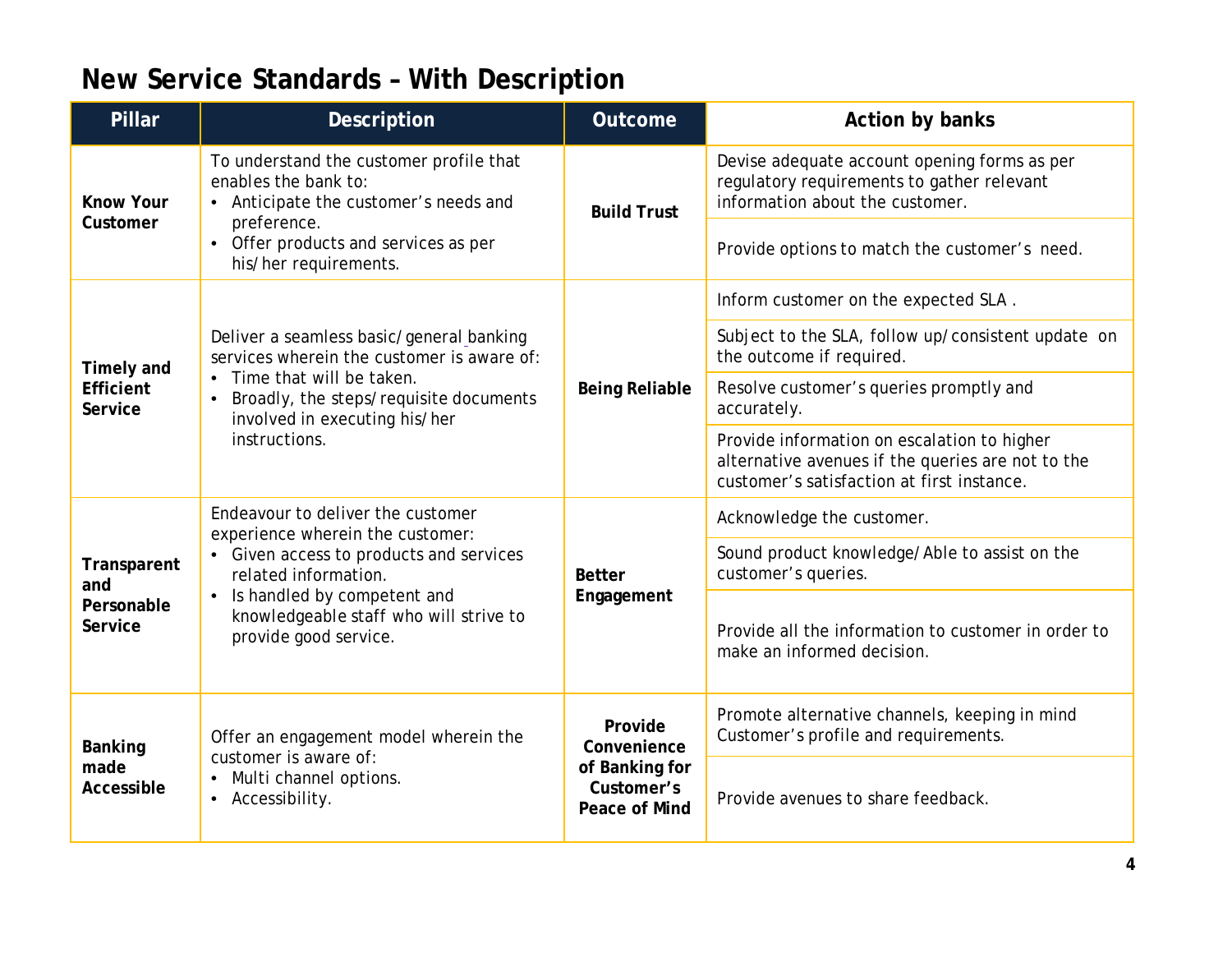| 1.0 - Pillar 1          | KNOW YOUR CUSTOMER                                                                                                                                                              |
|-------------------------|---------------------------------------------------------------------------------------------------------------------------------------------------------------------------------|
| Description             | To understand the customer profile that enables the bank to:<br>• Anticipate the customer's needs and preference.<br>• Offer products and services as per his/her requirements. |
| <b>Expected Outcome</b> | <b>BUILD TRUST</b>                                                                                                                                                              |

| a. Knowledgeable staff is available to serve customer.                                                                                                                                                                                                                          | No. | Commitment        | Service Standards                                                                                                                                                                                                                                                                                                  |
|---------------------------------------------------------------------------------------------------------------------------------------------------------------------------------------------------------------------------------------------------------------------------------|-----|-------------------|--------------------------------------------------------------------------------------------------------------------------------------------------------------------------------------------------------------------------------------------------------------------------------------------------------------------|
| customer find the<br>forms and asking for supporting documents.<br>right<br>product to<br>his/her<br>suit<br>need/profile.<br>centre/bank's website).<br>d. The bank conducts periodic customer satisfaction feedback/surveys to<br>ensure that customer's needs are fulfilled. | 1.1 | We strive to help | b. Customer's information is gathered during new account opening process to<br>get to know the customer, which may include the completion of banking<br>c. Information on features and fees for the various products and services is<br>available to customer through various channels (i.e. branch/brochures/call |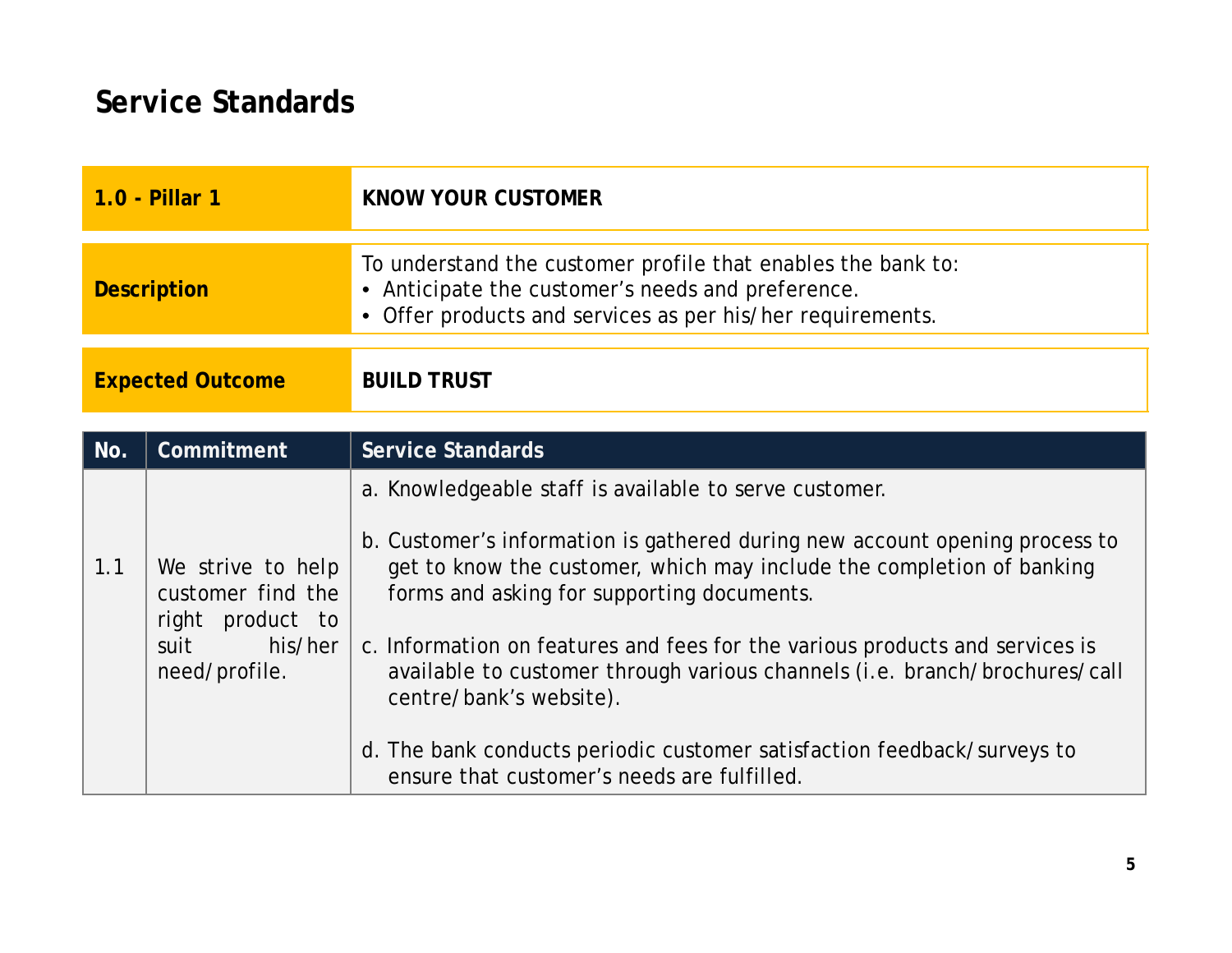|                             | 2.0 - Pillar 2                                                                    | TIMELY & EFFICIENT SERVICE                                                                                                                                                                       |
|-----------------------------|-----------------------------------------------------------------------------------|--------------------------------------------------------------------------------------------------------------------------------------------------------------------------------------------------|
| <b>Description</b>          |                                                                                   | Deliver a seamless basic/general banking services wherein the customer is<br>aware of:<br>• Time that will be taken.<br>Broadly, the steps involved in executing their instructions.             |
| <b>Expected Outcome</b>     |                                                                                   | <b>BEING RELIABLE</b>                                                                                                                                                                            |
| <b>Service Level Target</b> |                                                                                   | 80% of the customers are served within the expected service level.                                                                                                                               |
| No.                         | Commitment                                                                        | <b>Service Standards</b>                                                                                                                                                                         |
| 2.1                         | will set a<br>We l<br>clear expectation<br>on time taken for<br>various services. | a. Information on time taken to deliver services to customer i.e. expected<br>service standard is made available through various channels (i.e.<br>branch/brochures/call centre/bank's website). |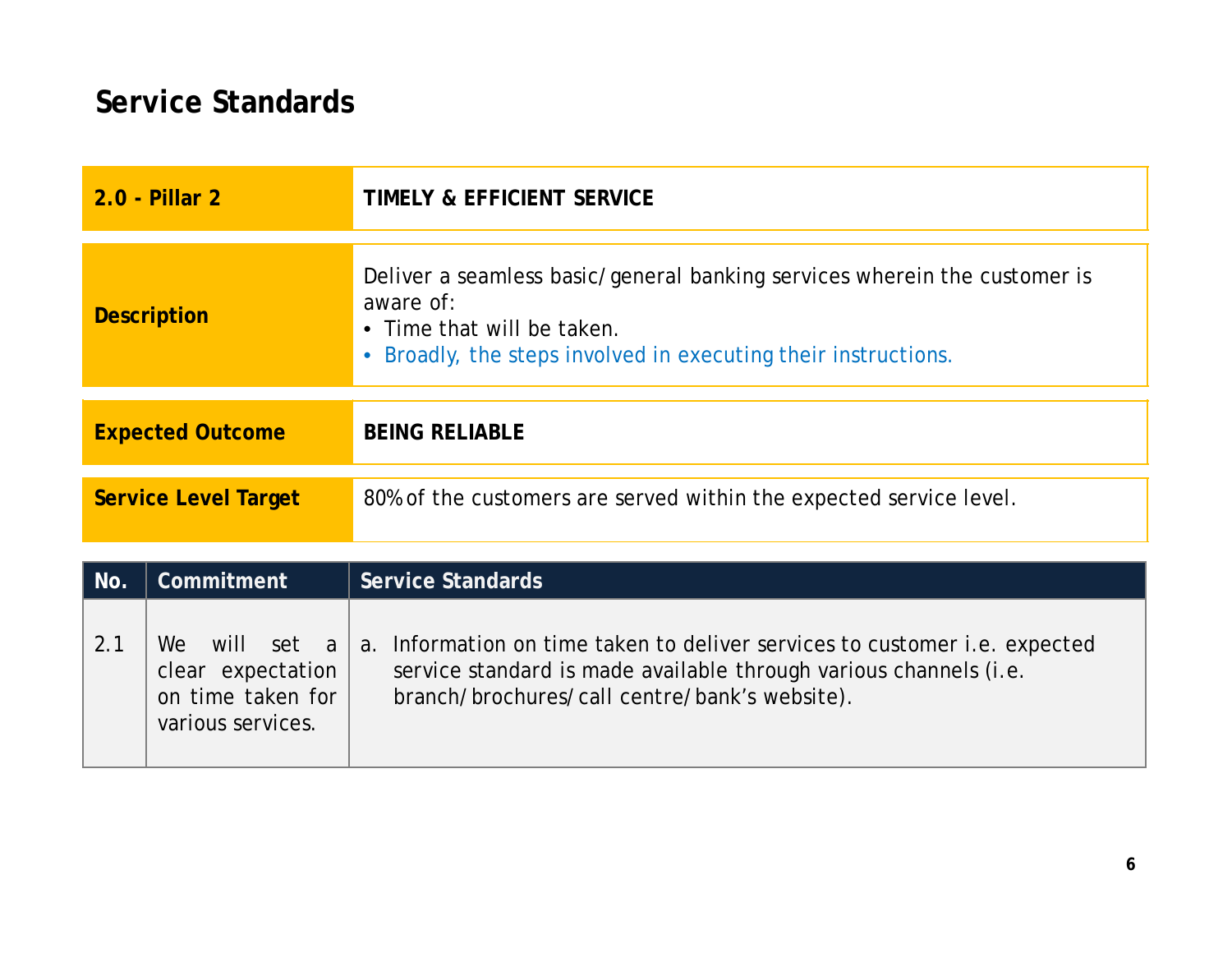| will<br>We<br>serve<br>customers<br>promptly<br>at our<br>branch<br>counter<br>service.          | Customer Waiting Time: Within 10 minutes.<br>Customer Serving Time: Within 5 minutes for simple transactions e.g. single<br>transaction, cash withdrawals.<br>: Within 20 minutes for complex transactions e.g.<br>Remittance/FD Transaction.                                                                                                                                                                                                                                                     |
|--------------------------------------------------------------------------------------------------|---------------------------------------------------------------------------------------------------------------------------------------------------------------------------------------------------------------------------------------------------------------------------------------------------------------------------------------------------------------------------------------------------------------------------------------------------------------------------------------------------|
|                                                                                                  |                                                                                                                                                                                                                                                                                                                                                                                                                                                                                                   |
|                                                                                                  | Account Application Turnaround Time - (from full documents and information<br>received).<br>a. Open Basic Savings Account.<br>• New Customer: within 15 minutes.<br>• Existing Customer: within 10 minutes.                                                                                                                                                                                                                                                                                       |
| We will efficiently<br>attend to account<br>applications at our<br>branch<br>counter<br>service. | b. Open Basic Current Account.<br>• New Customer: within 20 minutes.<br>• Existing Customer: within 10 minutes.<br>c. Close Account Turnaround Time.<br>• Basic Savings Account: within 10 minutes.<br>Basic Current Account: within 20 minutes.<br>Note: This does not take into account onboarding process - banks have their<br>own onboarding process/introduction to banks' products and services.<br>Issuance of ATM or Debit Card.<br>Within same business day of opening savings account. |
|                                                                                                  |                                                                                                                                                                                                                                                                                                                                                                                                                                                                                                   |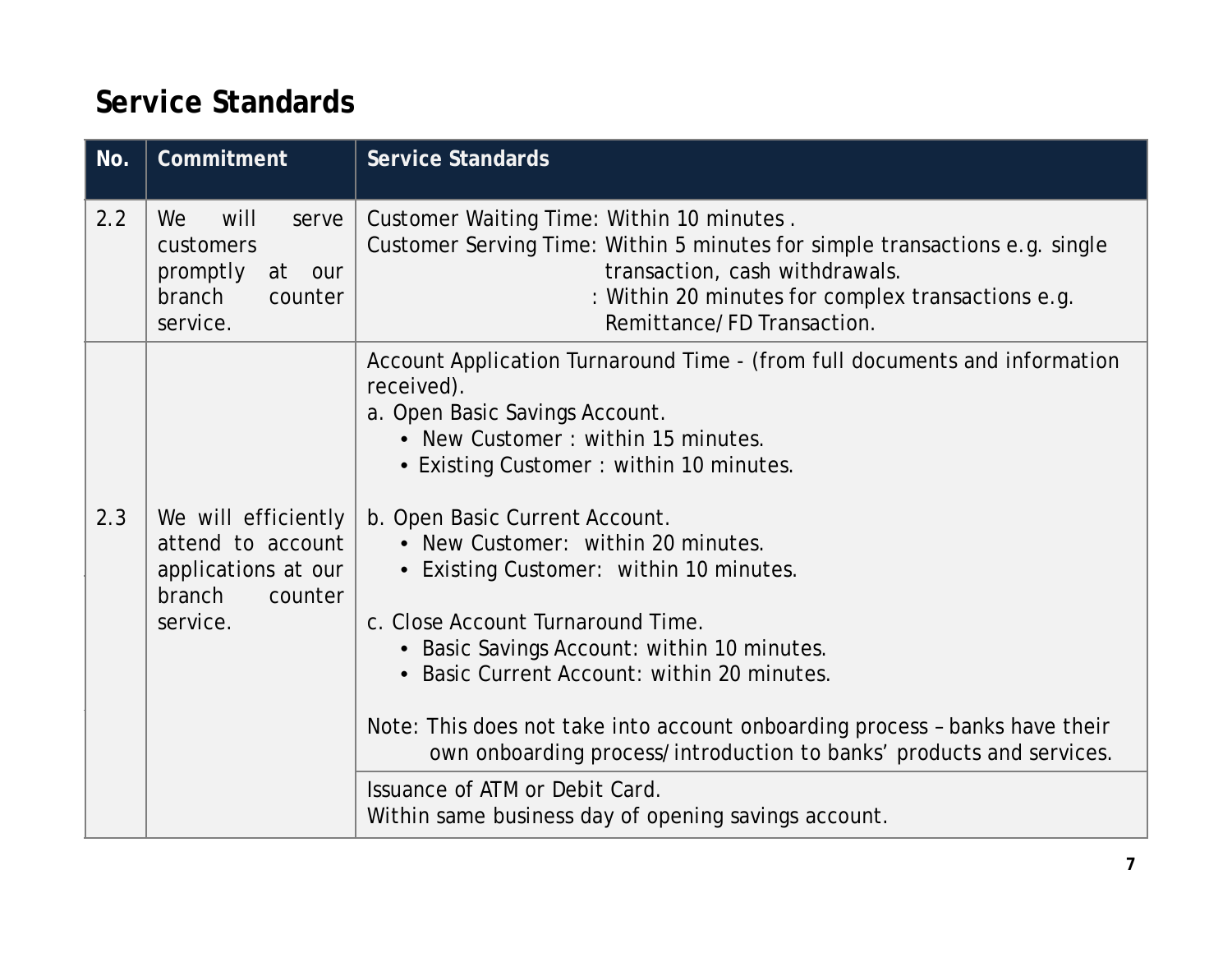| No. | Commitment                                                | Service Standards                                                                                                                                                                                                                                                                                                              |
|-----|-----------------------------------------------------------|--------------------------------------------------------------------------------------------------------------------------------------------------------------------------------------------------------------------------------------------------------------------------------------------------------------------------------|
| 2.4 | We will efficiently<br>attend to banking<br>transactions. | Executing a foreign currency remittance (The currency should be specified by<br>the respective banks).<br>a. Inward - depending on the cut off time.<br>• Before cut off time: credited on the same day.<br>• After cut off time: credited on next working day.<br>b. Outward - processing time depending on the cut off time. |
|     |                                                           | • Before cut off time: processed on the same day.                                                                                                                                                                                                                                                                              |
|     |                                                           | • After cut off time: processed on next working day.                                                                                                                                                                                                                                                                           |
|     |                                                           | Note: The date of receiving funds subject to completeness of information and<br>extent of checks/due diligence performed by individual banks.                                                                                                                                                                                  |
|     |                                                           | Product Application Turnaround Time.<br>(from full documents and information received by the bank).                                                                                                                                                                                                                            |
| 2.5 | We will efficiently<br>attend to product<br>applications. | Credit Card Application: Within 3 working days + time taken to post the<br>a.<br>card.                                                                                                                                                                                                                                         |
|     |                                                           | Hire Purchase Application: Within 2 working days.<br>b <sub>1</sub>                                                                                                                                                                                                                                                            |
|     |                                                           | Mortgage Loan Application (individual) : Within 5 working days.<br>C.                                                                                                                                                                                                                                                          |
|     |                                                           | Loan Application (Small and Medium Enterprise - SME) : Within 3 weeks.<br>d.                                                                                                                                                                                                                                                   |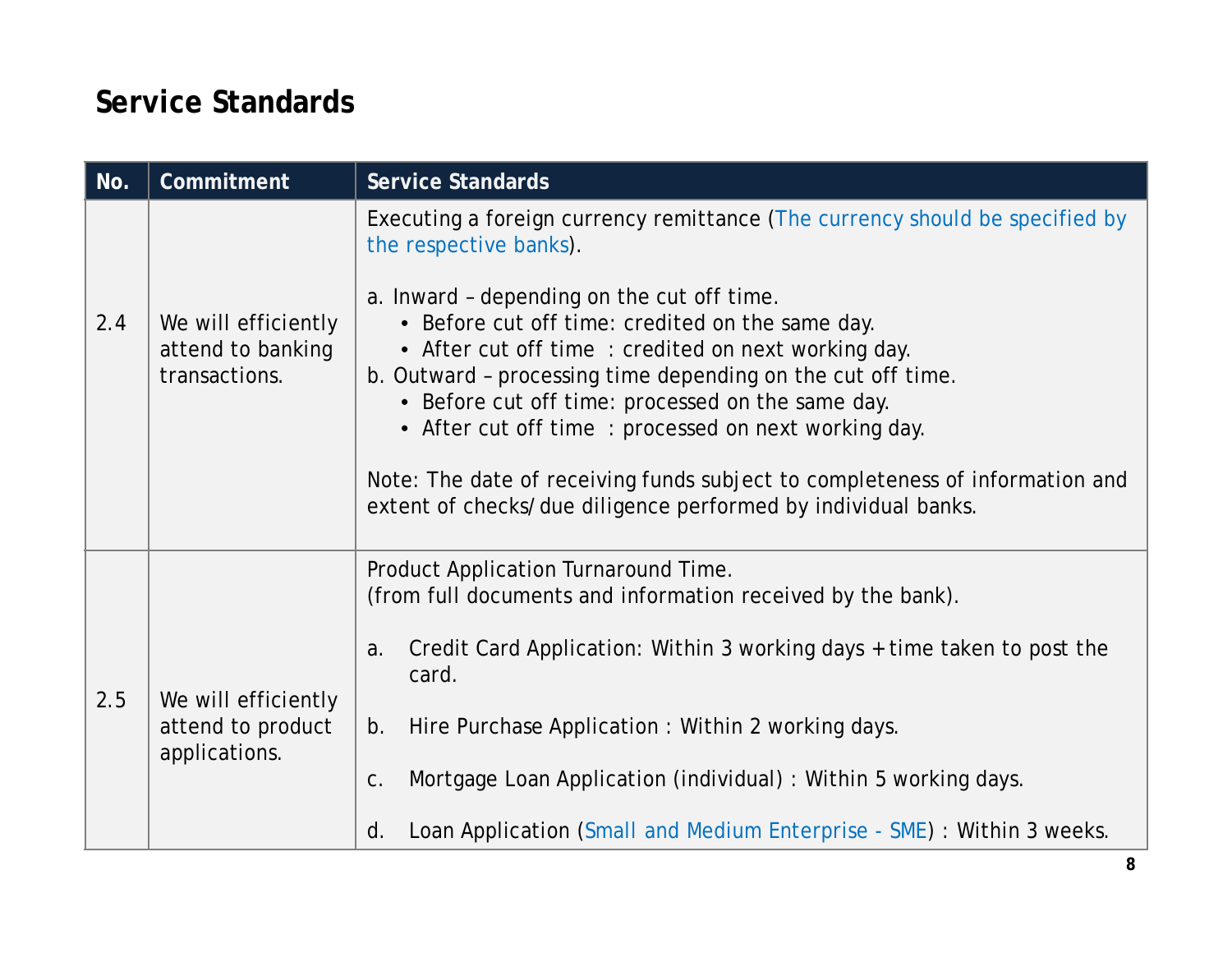| No. | Commitment                                                                                                       | Service Standards                                                                                                                                                                                                                                                                                                                                                                                                                                                                                                                                      |
|-----|------------------------------------------------------------------------------------------------------------------|--------------------------------------------------------------------------------------------------------------------------------------------------------------------------------------------------------------------------------------------------------------------------------------------------------------------------------------------------------------------------------------------------------------------------------------------------------------------------------------------------------------------------------------------------------|
|     |                                                                                                                  | a. Phone<br>Where no follow up is required - Immediate such as first call resolution.<br>$\bullet$<br>Where follow up is required - Within 3 working days from date of 1st call.<br>$\bullet$<br>Where enquiry is complex, bank will provide a reasonable timeframe and keep the<br>$\bullet$<br>customer updated accordingly.                                                                                                                                                                                                                         |
|     |                                                                                                                  | b. Written (Email, fax, letter, social media)<br>For e-mail<br>i. Provide acknowledgement response automatically/within 24 hours (if the email is<br>addressed to<br>bank to indicate its general email address>).<br>ii. Respond within 3 working days from date of receipt of enquiry if enquiry is not<br>complex.                                                                                                                                                                                                                                  |
| 2.6 | follow<br>We<br>will<br>through<br>and<br>provide<br>the<br>requisite<br>updates<br>customer's<br>to<br>queries. | For letter or fax<br>$\bullet$<br>i. Provide timeframe and keep customer updated upon receipt.<br>For social media (where applicable)<br>$\bullet$<br>i. Provide acknowledgement response within 24 hours if it is a working day.<br>Otherwise, the acknowledgement response will be on the working day which<br>follows.<br>ii. Respond within 3 working days from date of receipt of enquiry if enquiry is not<br>complex.<br>Note: Where enquiry is complex, bank will provide a reasonable timeframe and keep the<br>customer updated accordingly. |
|     |                                                                                                                  | c. Counter<br>Where no follow up is required, bank will endeavor to provide first touch point<br>$\bullet$<br>resolution immediately.<br>Where follow up is required - within 3 working days from date of 1st visit.<br>$\bullet$<br>Where enquiry is complex, bank will provide a reasonable timeframe and keep the<br>$\bullet$<br>customer updated accordingly.                                                                                                                                                                                     |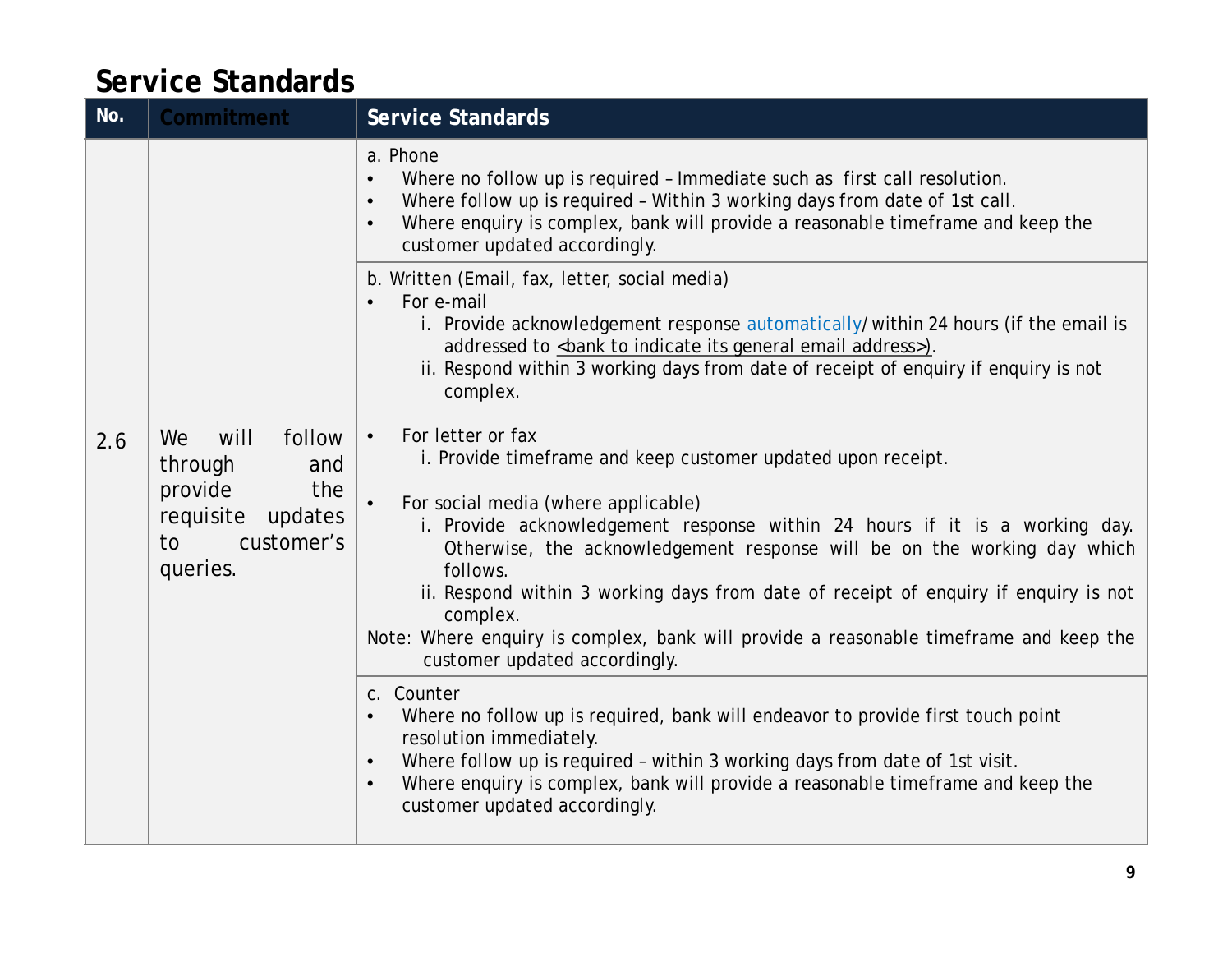| No. | Commitment                                                                                  | Service Standards                                                                                                                                                                                              |
|-----|---------------------------------------------------------------------------------------------|----------------------------------------------------------------------------------------------------------------------------------------------------------------------------------------------------------------|
|     |                                                                                             | Acknowledge customer's complaints/issues within 24 hours of a working<br>a.<br>day.                                                                                                                            |
| 2.7 | We will<br>address<br>customer's<br>complaints / issues<br>consistently<br>and<br>promptly. | Communicate clearly on the complaint/issue.<br>b.                                                                                                                                                              |
|     |                                                                                             | Address the complaint/issue in an equitable, objective and timely manner<br>$C$ .<br>by informing customer on bank's decision no later than 14 calendar days<br>from the date of the receipt of the complaint. |
|     |                                                                                             | d.<br>Keep customer updated if unable to address issues within the stipulated<br>timeframe.                                                                                                                    |
|     |                                                                                             | Provide information on escalation to higher alternative avenues if the<br>е.<br>queries are not to the customer's satisfaction at first instance.                                                              |
|     |                                                                                             | Note: Complaints management is governed by the guidelines spelt out by Bank<br>Negara Malaysia (BNM) and banks will operate accordingly.                                                                       |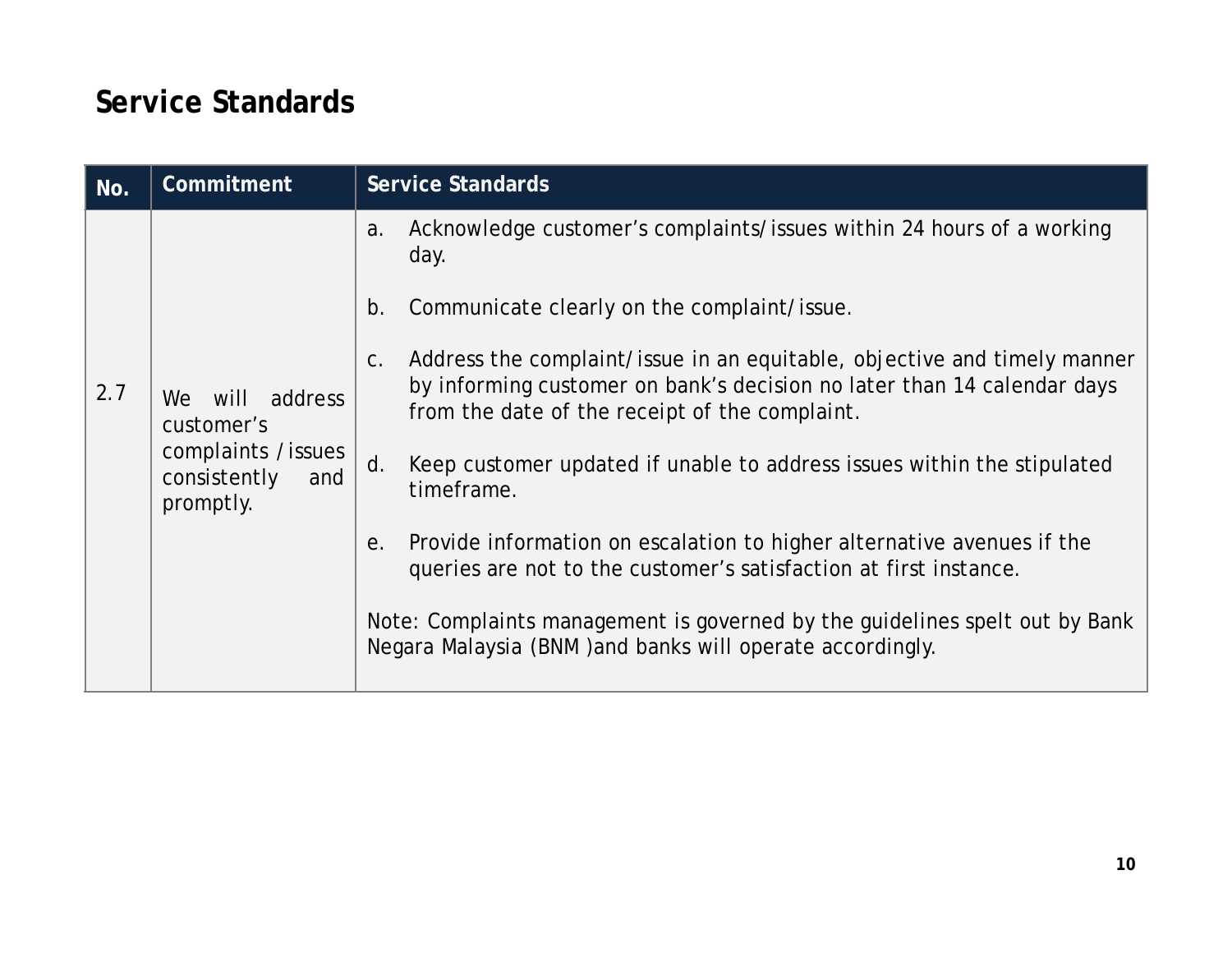| 3.0 - Pillar 3          | TRANSPARENT & PERSONABLE SERVICE                                                                                                                                                                                                       |
|-------------------------|----------------------------------------------------------------------------------------------------------------------------------------------------------------------------------------------------------------------------------------|
| Description             | Endeavour to deliver the customer experience wherein the customer:<br>• Is given access to products and services related information.<br>• Is handled by competent and knowledgeable staff who will strive to provide<br>good service. |
| <b>Expected Outcome</b> | <b>BETTER ENGAGEMENT</b>                                                                                                                                                                                                               |

| No. | Commitment                                         | Service Standards                                                                                                                                                                                                                                                                                                                                                                                                 |
|-----|----------------------------------------------------|-------------------------------------------------------------------------------------------------------------------------------------------------------------------------------------------------------------------------------------------------------------------------------------------------------------------------------------------------------------------------------------------------------------------|
| 3.1 | We are open and<br>transparent in our<br>dealings. | The following Information is made available through any of the various<br>channels of communication such as branch/brochures/call centre/bank's<br>website:<br>a. Fees, charges, penalties and relevant interest rates and obligations in<br>the use of a banking product or service.<br>Product related details (i.e. product disclosure sheets, terms and<br>b.<br>conditions) are shared at the point of sale. |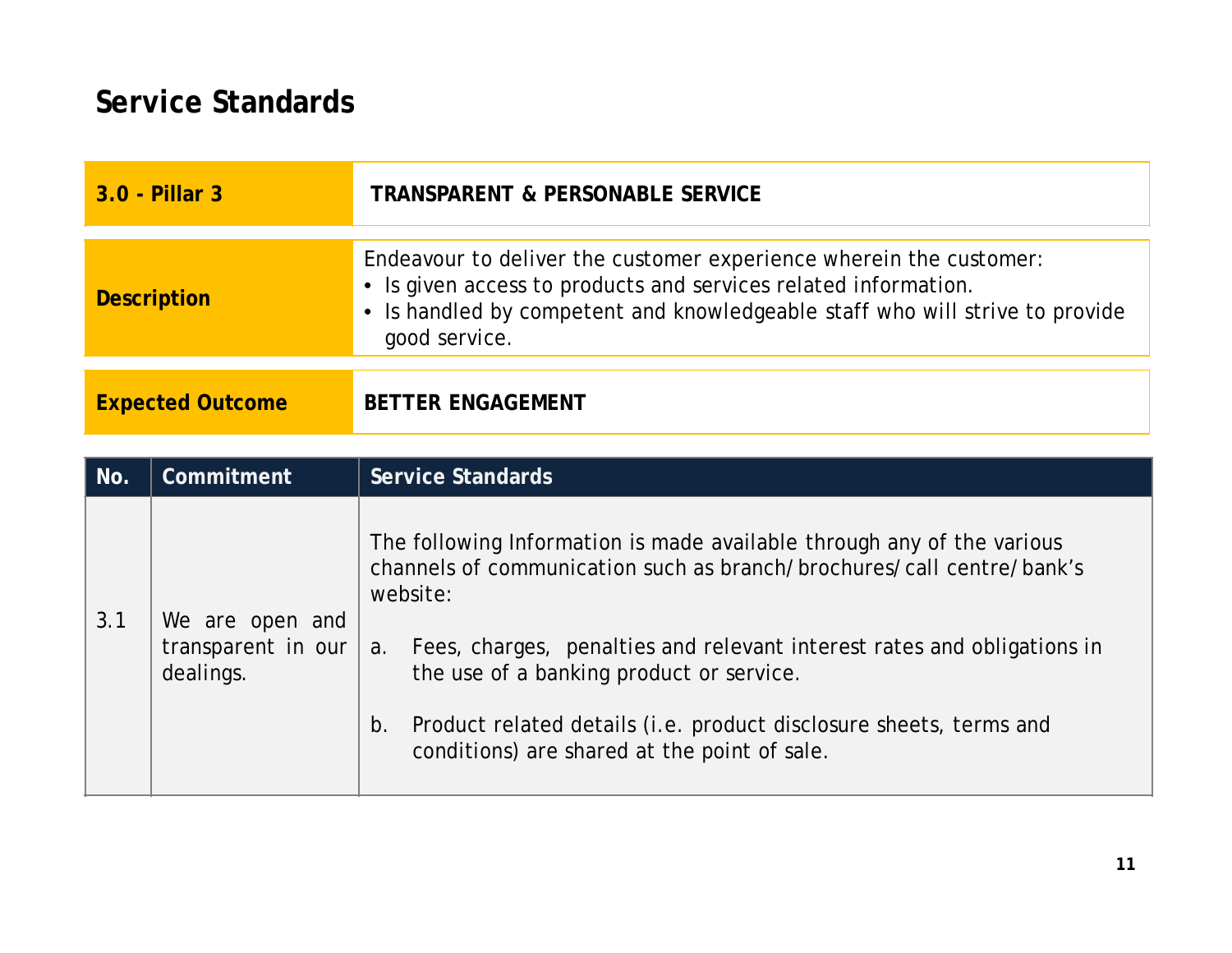| No. | Commitment                                                                                                                                         | Service Standards                                                                                                                                                                                                                                                                                                                                                                                                                                                                                  |
|-----|----------------------------------------------------------------------------------------------------------------------------------------------------|----------------------------------------------------------------------------------------------------------------------------------------------------------------------------------------------------------------------------------------------------------------------------------------------------------------------------------------------------------------------------------------------------------------------------------------------------------------------------------------------------|
| 3.2 | We train our bank<br>personnel to have<br>adequate<br>knowledge<br>to<br>advise and assist<br>customers<br>on<br>banking products<br>and services. | Sales personnel/Personal Financial Advisor/ Relationship Manager is<br>knowledgeable about the bank's products and services.                                                                                                                                                                                                                                                                                                                                                                       |
| 3.3 | We<br>provide<br>customers<br>a<br>personable service<br>experience.                                                                               | a. First Impressions<br>• Acknowledge customer when customer walks in/approaches the bank<br>counter.<br>Offer to assist the customer.<br>b. Understand the customer's needs<br>• Ask questions to understand what the customer wants.<br>• Listen attentively to customer.<br>c. Handle the queries/instructions<br>• Provide options that meet customer's needs.<br>• Use simple words and explanations with the customer.<br>• Perform end to end follow up until customer's issue is resolved. |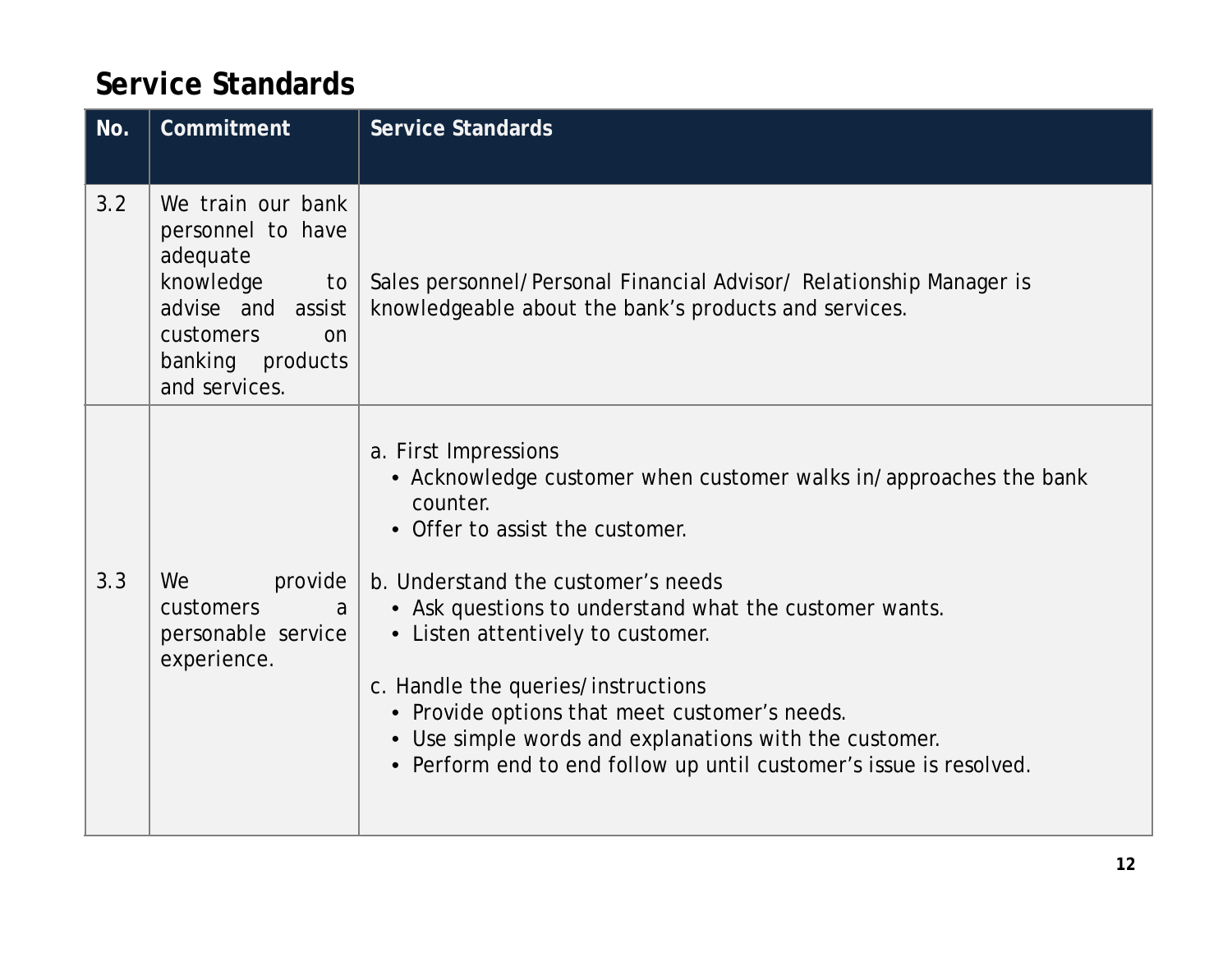| 4.0 - Pillar 4          |                                                                                        | <b>BANKING MADE ACCESSIBLE</b>                                                                                                                                                                                                                                                                                                                                                                                                                                                                                                                                                                                                       |
|-------------------------|----------------------------------------------------------------------------------------|--------------------------------------------------------------------------------------------------------------------------------------------------------------------------------------------------------------------------------------------------------------------------------------------------------------------------------------------------------------------------------------------------------------------------------------------------------------------------------------------------------------------------------------------------------------------------------------------------------------------------------------|
| <b>Description</b>      |                                                                                        | Offer an engagement model wherein the customer is aware of:<br>• Multi channel options.<br>• Accessibility.                                                                                                                                                                                                                                                                                                                                                                                                                                                                                                                          |
| <b>Expected Outcome</b> |                                                                                        | PROVIDE CONVENIENCE OF BANKING FOR CUSTOMER'S PEACE OF MIND                                                                                                                                                                                                                                                                                                                                                                                                                                                                                                                                                                          |
| No.                     | Commitment                                                                             | Service Standards                                                                                                                                                                                                                                                                                                                                                                                                                                                                                                                                                                                                                    |
| 4.1                     | We are easily<br>accessible via<br>various channels<br>i.e. physically &<br>virtually. | Customer is kept informed on the physical and virtual channels available to<br>him/her, using the various modes of communication such as branch/<br>brochures/call centre/bank's website.<br>Specifically, the customer has access to the following:<br>List of physical channels which include branches and self service<br>$\bullet$<br>machines.<br>List of virtual channels which include call centres (with the hotline<br>$\bullet$<br>numbers provided) and internet banking (with the website addresses<br>provided).<br>Note: Channel availability may vary from bank to bank and customer will be<br>informed of the same. |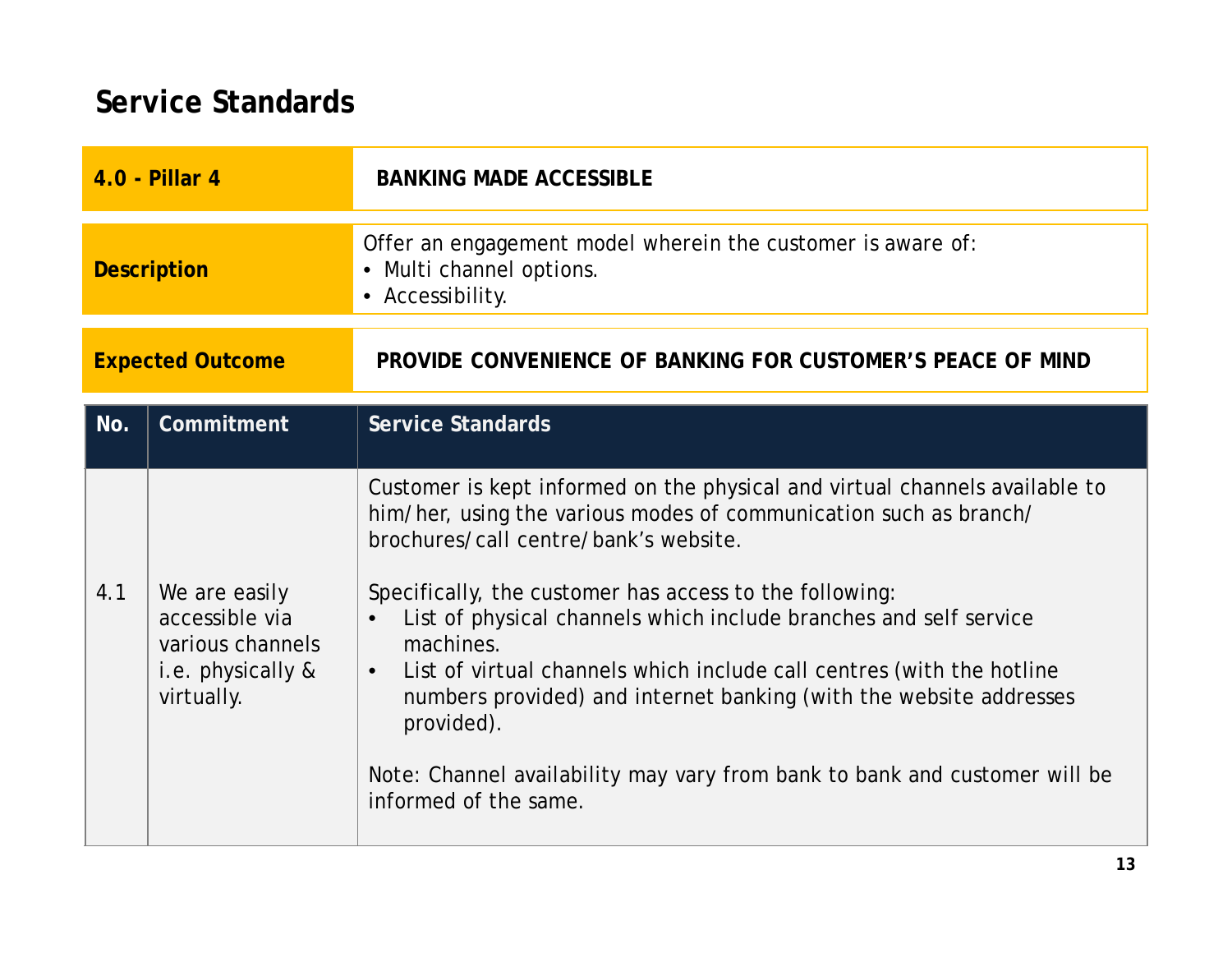| No. | Commitment                                                                                                               | Service Standards                                                                                                                                                                                                                                                                                                                                                                                                                                 |
|-----|--------------------------------------------------------------------------------------------------------------------------|---------------------------------------------------------------------------------------------------------------------------------------------------------------------------------------------------------------------------------------------------------------------------------------------------------------------------------------------------------------------------------------------------------------------------------------------------|
| 4.2 | We provide<br>customers with<br>efficient services<br>via our virtual<br>platforms outside<br>of normal banking<br>hours | Strive to ensure that our virtual channels meet the following target service<br>levels:-<br>Self service terminal (service uptime/month) - at least 95% of the time<br>$\bullet$<br>measured by machines on a monthly basis.<br>Call Centre (if any) - At least 80% calls are to be answered within 45<br>$\bullet$<br>seconds.<br>Internet banking (service uptime/month) - 98%<br>$\bullet$                                                     |
| 4.3 | We inform<br>customers on the<br>various options<br>for more<br>convenient<br>banking.                                   | Share with the customer the various options for performing transactions<br>through alternate channels, depending on the banks channel presence and<br>where applicable.<br>This can be done via any of the following means:<br>Engagement by the bank personnel.<br>$\bullet$<br>Signage to guide the customer.<br>$\bullet$<br>Campaigns and brochures.<br>$\bullet$<br>Corporate website.<br>$\bullet$                                          |
| 4.4 | We actively seek<br>thoughts and<br>suggestions on<br>how banks can<br>serve customers<br>better.                        | Provide channels for customer to render feedback via:<br>Corporate website/ Internet banking (with website addresses).<br>$\bullet$<br>Call centre (with hotline numbers).<br>$\bullet$<br>Branch (customers will be notified of location of branches via bank's<br>$\bullet$<br>website).<br>Periodic Customer Satisfaction surveys<br>$\bullet$<br>BNM and Ombudsman for Financial Services (OFS) details are included as<br>alternate avenues. |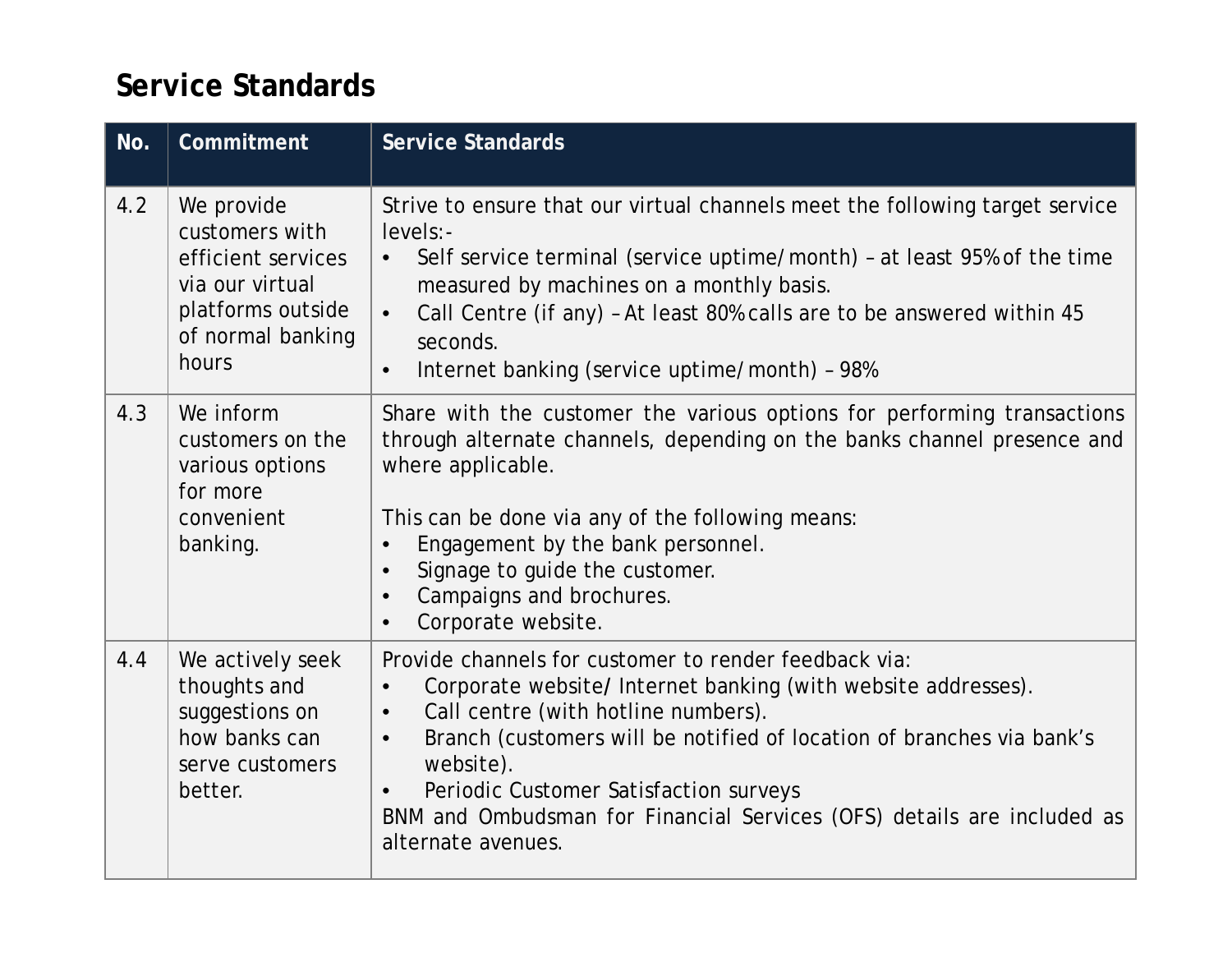**Piagam Perkhidmatan Pelanggan – Piawaian Perkhidmatan**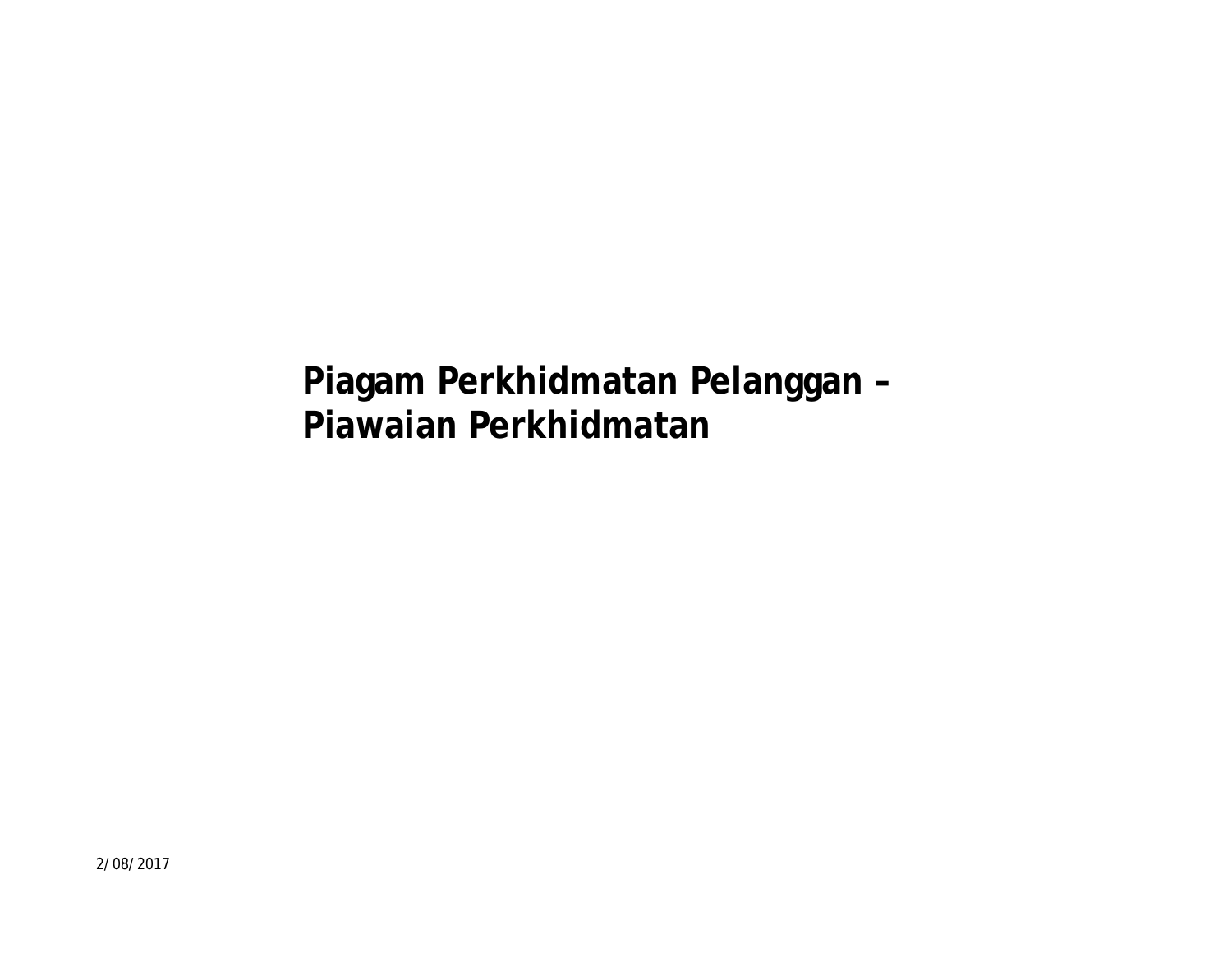# **Latar belakang: Piagam Perkhidmatan Pelanggan**

#### **Latar belakang**

- 1. Piagam Perkhidmatan Pelanggan (**Piagam**) telah diperkenalkan pada tahun 2011 dengan hasrat untuk menggariskan komitmen utama dan piawaian perkhidmatan bagi semua bank dalam penyediaan perkhidmatan kepada para pelanggan mereka.
- 2. Penggubalan soalan-soalan bagi kaji selidik yang dijalankan oleh Perbadanan Produktiviti Malaysia adalah sejajar dengan Piagam ini dan prestasi bank-bank akan dinilai berdasarkan kepada faktor berikut:
	- Jangkaan Pelanggan.
	- Persepsi Kualiti pada Keseluruhannya.
	- Persepsi Nilai.
	- Kepuasan Pelanggan.
	- Aduan Pelanggan.
	- Kesetiaan Pelanggan.

#### **Memahami Piagam Perkhidmatan Pelanggan**

Piagam ini adalah digunapakai oleh semua bank konvensional tempatan dan asing yang beroperasi di Malaysia. Ianya akan berkuatkuasa sepenuhnya menjelang ( ).

Piagam ini merangkumi pertimbangan berikut:

- Piagam ini digubal untuk mencerminkan perkhidmatan perbankan asas/am. Namun begitu mungkin terdapat beberapa variasi kecil memandangkan setiap bank mempunyai pengamalan strategi dan tumpuan masing-masing.
- Arah aliran semasa Industri Perbankan Malaysia serta pengamalan perbankan yang baru (cth. digital) telahpun diambil kira.
- Piawaian perkhidmatan ini dirangka berdasarkan perspektif pelanggan bagi memenuhi hasrat mengutamakan pelanggan.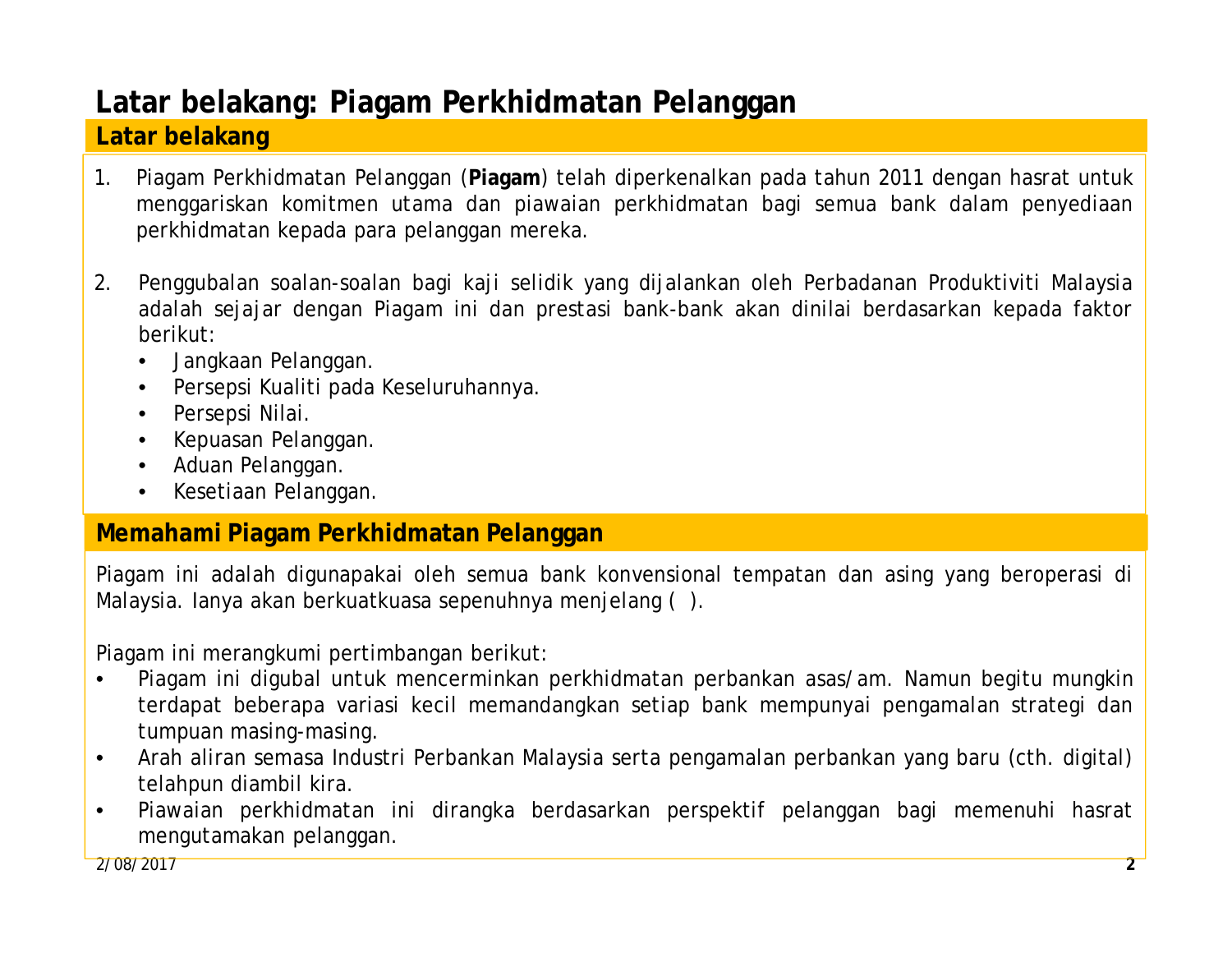# **Cadangan Piawaian Perkhidmatan Baru – Gambaran Keseluruhan**

**Prinsip Bimbingan dan Keputusan**

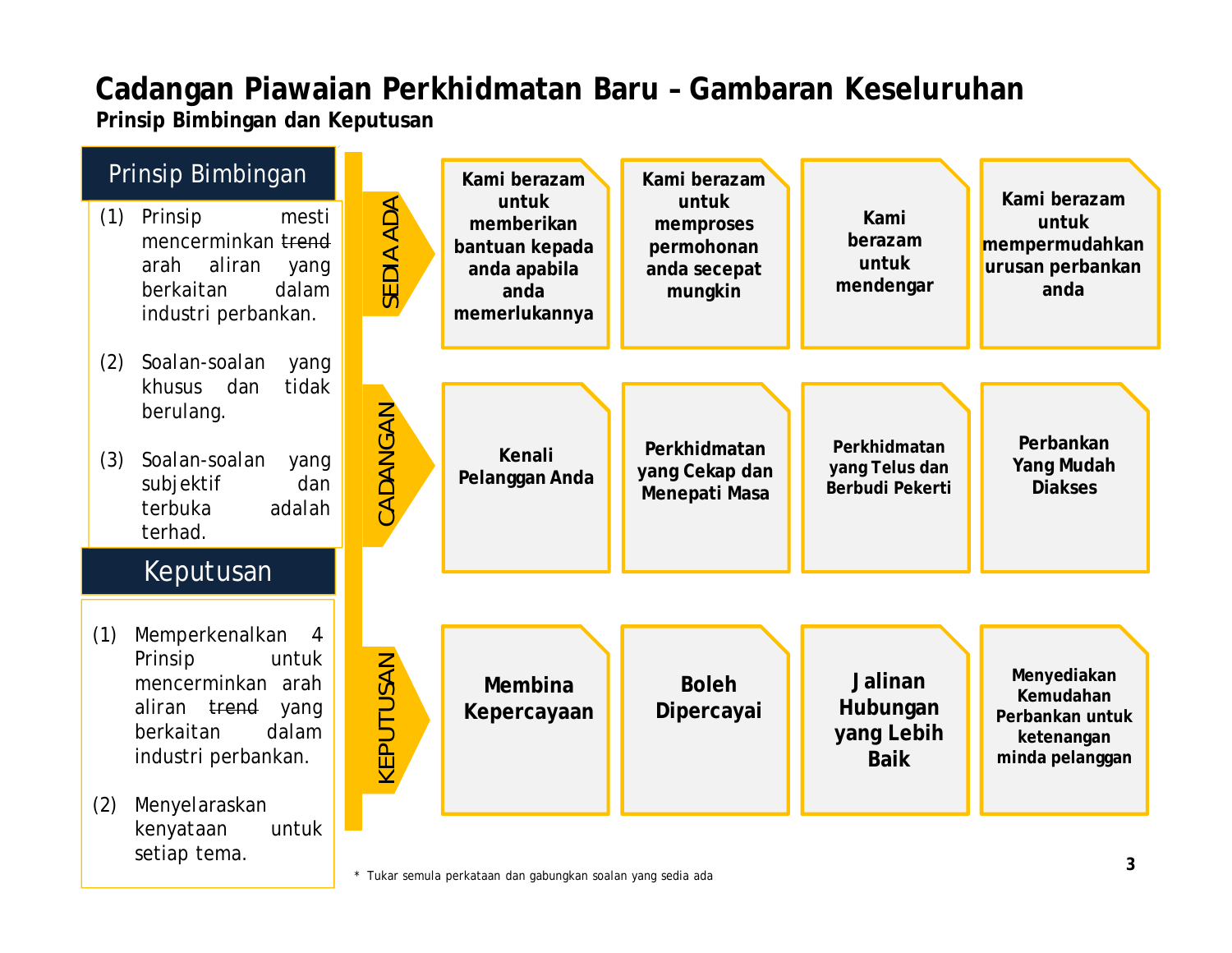# **Piawaian Perkhidmatan Baru – Dengan Huraian**

| Prinsip                                         | Huraian                                                                                                                                                            | Keputusan                                        | Tindakan oleh Bank                                                                                                                                         |
|-------------------------------------------------|--------------------------------------------------------------------------------------------------------------------------------------------------------------------|--------------------------------------------------|------------------------------------------------------------------------------------------------------------------------------------------------------------|
| Kenali Pelanggan                                | Memahami profil pelanggan untuk membolehkan bank:<br>keperluan dan<br>Menjangka<br>keutamaan/pilihan<br>$\bullet$<br>pelanggan.                                    | Membina<br>Kepercayaan                           | Merangka borang pembukaaan akaun yang lengkap mengikut<br>keperluan kawal selia bagi mengumpul maklumat yang berkenaan<br>tentang pelanggan.               |
| Anda                                            | Menawarkan produk dan perkhidmatan mengikut<br>keperluan pelanggan.                                                                                                |                                                  | Menyediakan<br>pilihan yang<br>bersesuaian<br>mengikut keperluan<br>pelanggan.                                                                             |
|                                                 |                                                                                                                                                                    |                                                  | Memaklumkan kepada pelanggan<br>tentang Perjanjian Tahap<br>Perkhidmatan (PTP) yang dijangka.                                                              |
|                                                 | Memberikan perkhidmatan perbankan asas/am dengan                                                                                                                   | Boleh Dipercayai                                 | Membuat susulan/mengemaskinikan maklumat keputusan/hasil<br>secara konsisten, sekiranya perlu (tertakluk kepada PTP)                                       |
| Perkhidmatan<br>yang Cekap dan<br>Menepati Masa | lancar di mana pelanggan sedar akan:<br>• Masa yang akan diambil.<br>Secara amnya, langkah-langkah/ dokumen yang<br>$\bullet$                                      |                                                  | Menyelesaikan pertanyaan pelanggan dengan segera dan tepat.                                                                                                |
|                                                 | diperlukan untuk melaksanakan arahan beliau.                                                                                                                       |                                                  | Memberikan maklumat berkenaan saluran tambahan/alternatif<br>sekiranya pelanggan tidak berpuas hati dengan tindakan yang telah<br>diambil oleh pihak bank. |
|                                                 |                                                                                                                                                                    | Jalinan Hubungan<br>yang Lebih Baik              | Menyambut kedatangan pelanggan.                                                                                                                            |
| Perkhidmatan                                    | Berusaha untuk memberikan pengalaman terbaik untuk<br>pelanggan di mana pelanggan:<br>· Diberi akses kepada maklumat produk<br>dan<br>perkhidmatan yang berkaitan. |                                                  | Berpengetahuan luas tentang produk dan dapat menjawab<br>pertanyaan pelanggan.                                                                             |
| yang Telus dan<br>Berbudi Pekerti               | · Dikendalikan oleh kakitangan yang cekap<br>dan<br>berpengetahuan yang akan<br>berusaha<br>untuk<br>memberikan perkhidmatan yang baik.                            |                                                  | Menyediakan segala maklumat yang diperlukan bagi membolehkan<br>pelanggan membuat keputusan yang sewajarnya.                                               |
| Perbankan Yang                                  | Menawarkan model perhubungan di mana pelanggan<br>sedar akan:                                                                                                      | Menyediakan<br>Kemudahan                         | Mempromosi saluran alternatif, dengan mengambil kira profil serta<br>keperluan pelanggan.                                                                  |
| Mudah<br><b>Diakses</b>                         | Kepelbagaian pilihan saluran.<br>$\bullet$<br>Kemudahan untuk mengakses<br>pelbagai saluran<br>perbankan.                                                          | Perbankan untuk<br>ketenangan Minda<br>Pelanggan | Menyediakan saluran untuk berkongsi maklum balas.<br>4                                                                                                     |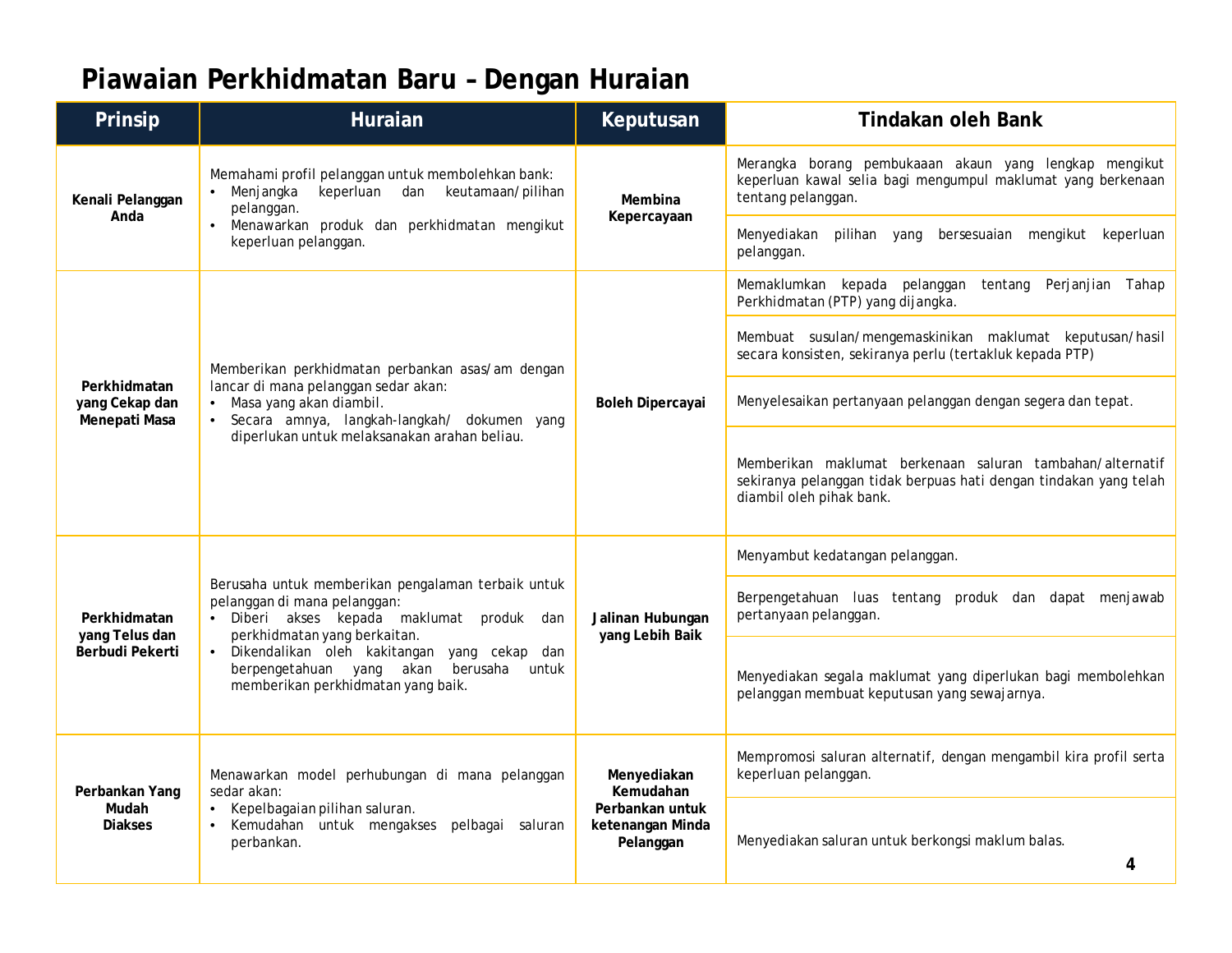| 1.0 - Prinsip 1            |                                                                                                                                                                | KENALI PELANGGAN ANDA                                                                                                                                                                                                                                                                                                                                                 |
|----------------------------|----------------------------------------------------------------------------------------------------------------------------------------------------------------|-----------------------------------------------------------------------------------------------------------------------------------------------------------------------------------------------------------------------------------------------------------------------------------------------------------------------------------------------------------------------|
| <b>Huraian</b>             |                                                                                                                                                                | Memahami profil pelanggan untuk membolehkan bank:<br>Menjangka keperluan dan keutamaan/pilihan pelanggan.<br>Menawarkan produk dan perkhidmatan mengikut keperluan pelanggan.                                                                                                                                                                                         |
| Keputusan yang<br>Dijangka |                                                                                                                                                                | MEMBINA KEPERCAYAAN                                                                                                                                                                                                                                                                                                                                                   |
| No.                        | Komitmen                                                                                                                                                       | Piawaian Perkhidmatan                                                                                                                                                                                                                                                                                                                                                 |
| 1.1                        | berusaha<br>Kami<br>untuk membantu<br>pelanggan<br>mendapatkan<br>produk<br>yang<br>betul<br>dan<br>bersesuaian<br>mengikut<br>profil<br>/keperluan<br>beliau. | Mempunyai kakitangan yang berpengetahuan untuk melayan pelanggan.<br>a <sub>r</sub><br>Untuk mengenali pelanggan, maklumat pelanggan dikumpulkan semasa<br>$b$ .<br>proses pembukaan akaun baharu. Ini termasuk melengkapi<br>borang<br>perbankan dan meminta dokumen sokongan.<br>Maklumat tentang ciri-ciri dan yuran bagi pelbagai produk<br>C <sub>1</sub><br>dan |
|                            |                                                                                                                                                                | perkhidmatan boleh diperolehi oleh pelanggan melalui pelbagai saluran<br>(seperti cawangan bank/risalah/pusat panggilan/laman sesawang bank).<br>Bank menjalankan kaji selidik kepuasan pelanggan secara berkala bagi<br>d.<br>mendapatkan maklum balas daripada pelanggan untuk memastikan                                                                           |
|                            |                                                                                                                                                                | keperluan pelanggan dipenuhi.<br>5                                                                                                                                                                                                                                                                                                                                    |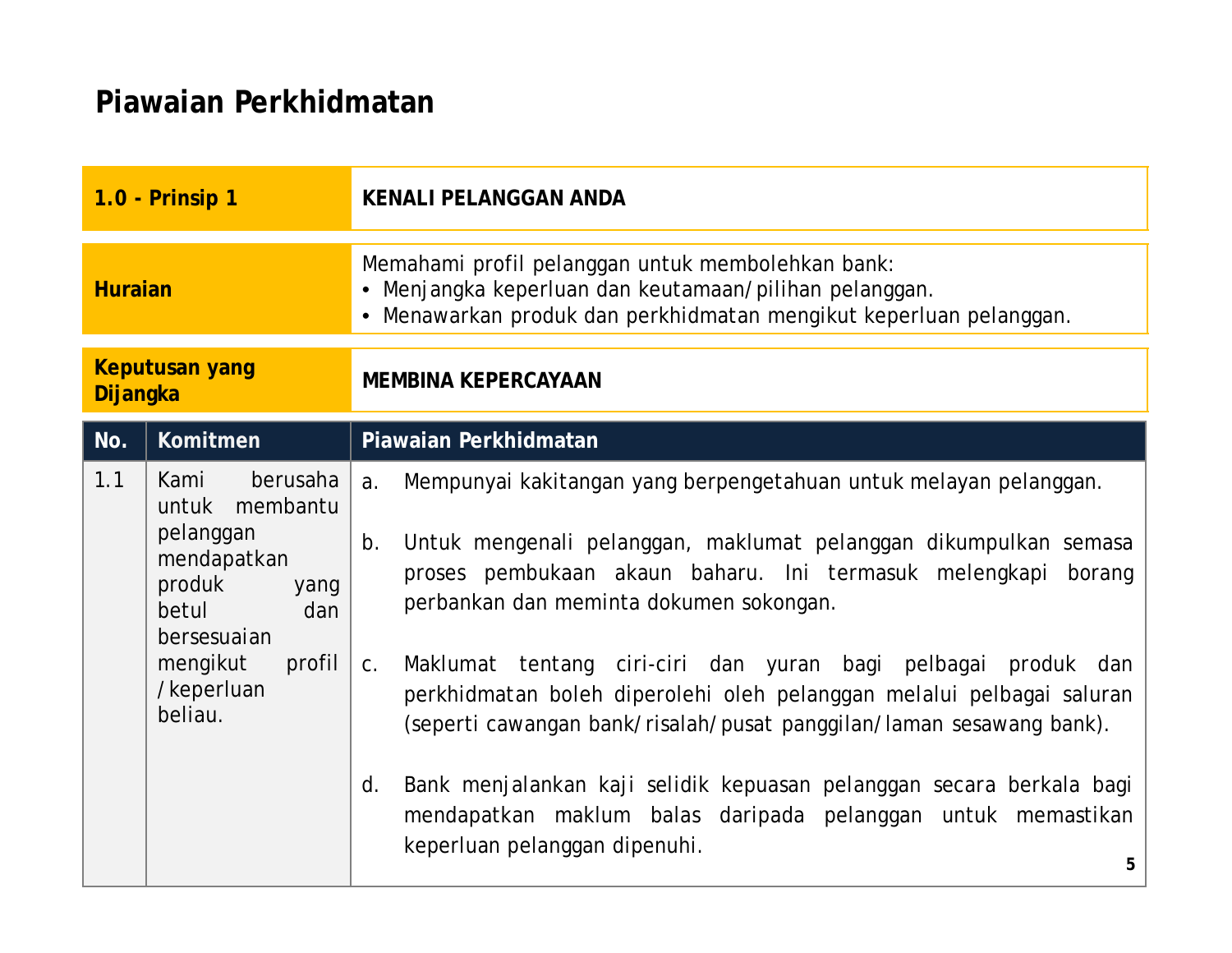| $2.0$ - Prinsip $2$           |                                                                                                       | PERKHIDMATAN YANG CEKAP DAN MENEPATI MASA                                                                                                                                                                                                                  |
|-------------------------------|-------------------------------------------------------------------------------------------------------|------------------------------------------------------------------------------------------------------------------------------------------------------------------------------------------------------------------------------------------------------------|
| <b>Huraian</b>                |                                                                                                       | Memberikan perkhidmatan perbankan asas/am dengan lancar di<br>mana<br>pelanggan sedar akan:<br>Masa yang akan diambil.<br>· Secara amnya, langkah-langkah untuk melaksanakan arahan beliau.                                                                |
| Keputusan yang<br>Dijangka    |                                                                                                       | <b>BOLEH DIPERCAYAI</b>                                                                                                                                                                                                                                    |
| Sasaran Tahap<br>Perkhidmatan |                                                                                                       | 80% daripada pelanggan dilayan dalam lingkungan tahap perkhidmatan yang<br>dijangkakan.                                                                                                                                                                    |
| No.                           | Komitmen                                                                                              | Piawaian Perkhidmatan                                                                                                                                                                                                                                      |
| 2.1                           | akan<br>Kami<br>menetapkan satu<br>jangka masa yang<br>tertentu<br>untuk<br>pelbagai<br>perkhidmatan. | Maklumat tentang masa yang diambil untuk menyampaikan perkhidmatan<br>a.<br>kepada pelanggan iaitu piawaian perkhidmatan yang dijangka, boleh<br>diperolehi melalui pelbagai saluran (iaitu cawangan bank/risalah/pusat<br>panggilan/laman sesawang bank). |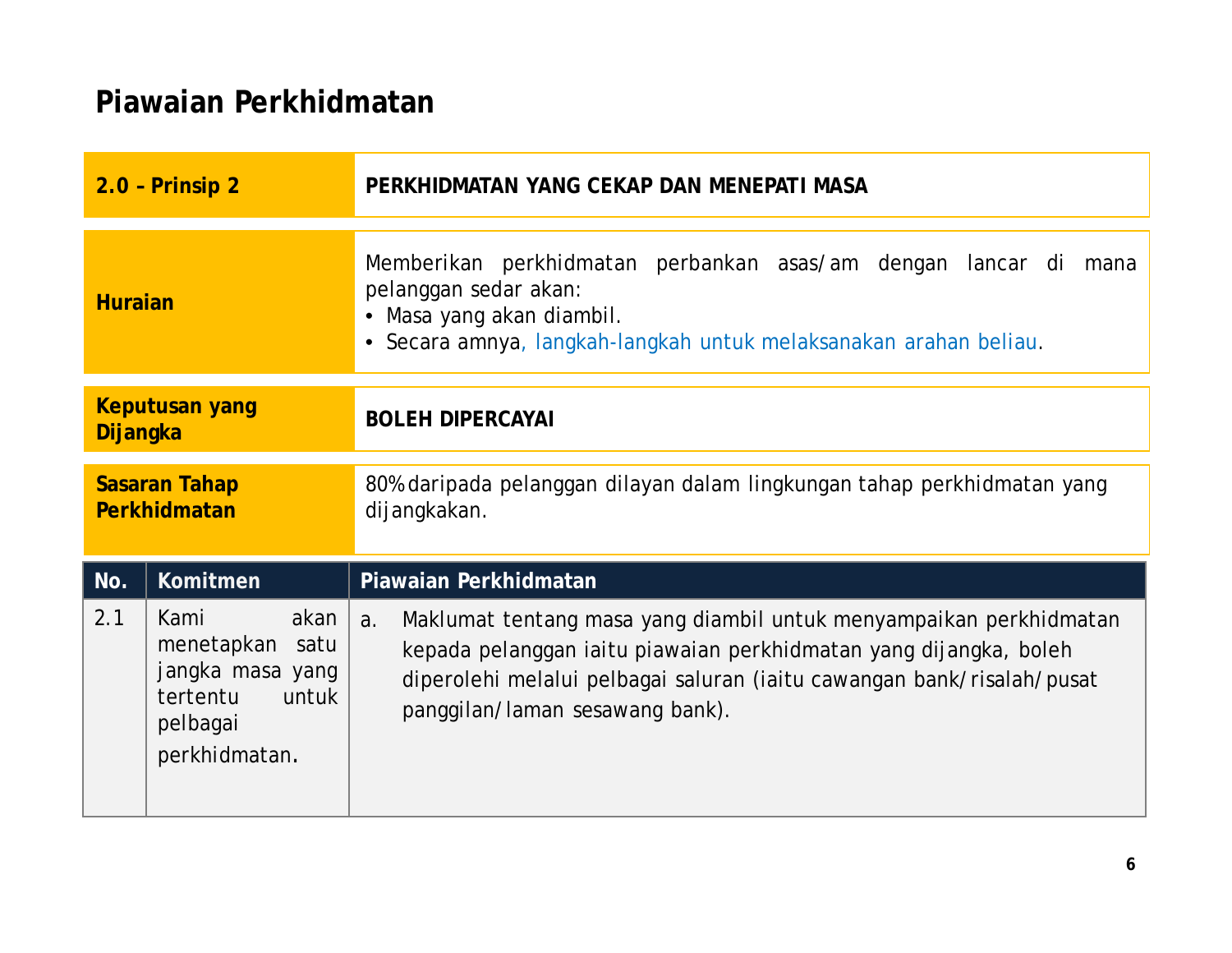| No. | Komitmen                                                                                                  | Piawaian Perkhidmatan                                                                                                                                                                                                                                                                                                                                                                                                                                                                                                                                                                                                                                                                                                                                                                                                                            |
|-----|-----------------------------------------------------------------------------------------------------------|--------------------------------------------------------------------------------------------------------------------------------------------------------------------------------------------------------------------------------------------------------------------------------------------------------------------------------------------------------------------------------------------------------------------------------------------------------------------------------------------------------------------------------------------------------------------------------------------------------------------------------------------------------------------------------------------------------------------------------------------------------------------------------------------------------------------------------------------------|
| 2.2 | akan melayani<br>Kami<br>pelanggan di kaunter<br>perkhidmatan<br>cawangan kami dengan<br>kadar segera.    | Masa menunggu<br>Dalam masa 10 minit.<br>$\mathbf{r}$<br>Masa yang diambil untuk melayan pelanggan<br>Dalam masa 5 minit untuk transaksi mudah, contohnya satu transaksi, pengeluaran wang<br>tunai.<br>Dalam masa 20 minit untuk transaksi yang kompleks seperti transaksi pengiriman wang /<br>٠<br>deposit tetap.                                                                                                                                                                                                                                                                                                                                                                                                                                                                                                                             |
| 2.3 | Kami akan<br>menguruskan<br>permohonan akaun di<br>kaunter perkhidmatan<br>cawangan kami dengan<br>cekap. | Jangka Masa Untuk Permohonan Akaun<br>(Dari penerimaan dokumen dan maklumat yang lengkap).<br>a. Membuka Akaun Simpanan Asas.<br>Pelanggan Baru: dalam masa 15 minit.<br>$\bullet$<br>Pelanggan Sedia Ada: dalam masa 10 minit.<br>$\bullet$<br>b. Membuka Akaun Semasa Asas.<br>Pelanggan Baru: dalam masa 20 minit.<br>$\bullet$<br>Pelanggan Sedia Ada: dalam masa 10 minit.<br>$\bullet$<br>c. Penutupan Akaun.<br>Akaun Simpanan Asas: dalam masa 10 minit.<br>$\bullet$<br>Akaun Semasa Asas: dalam masa 20 minit.<br>$\bullet$<br>Nota: Ini tidak mengambil kira masa yang diambil untuk keseluruhan pemprosesan akaun - setiap<br>bank mempunyai sistem pemprosesan/ pengenalan kepada produk dan perkhidmatan bank<br>masing-masing.<br>Pengeluaran kad ATM atau Debit<br>Pada hari perniagaan yang sama di mana akaun simpanan dibuka. |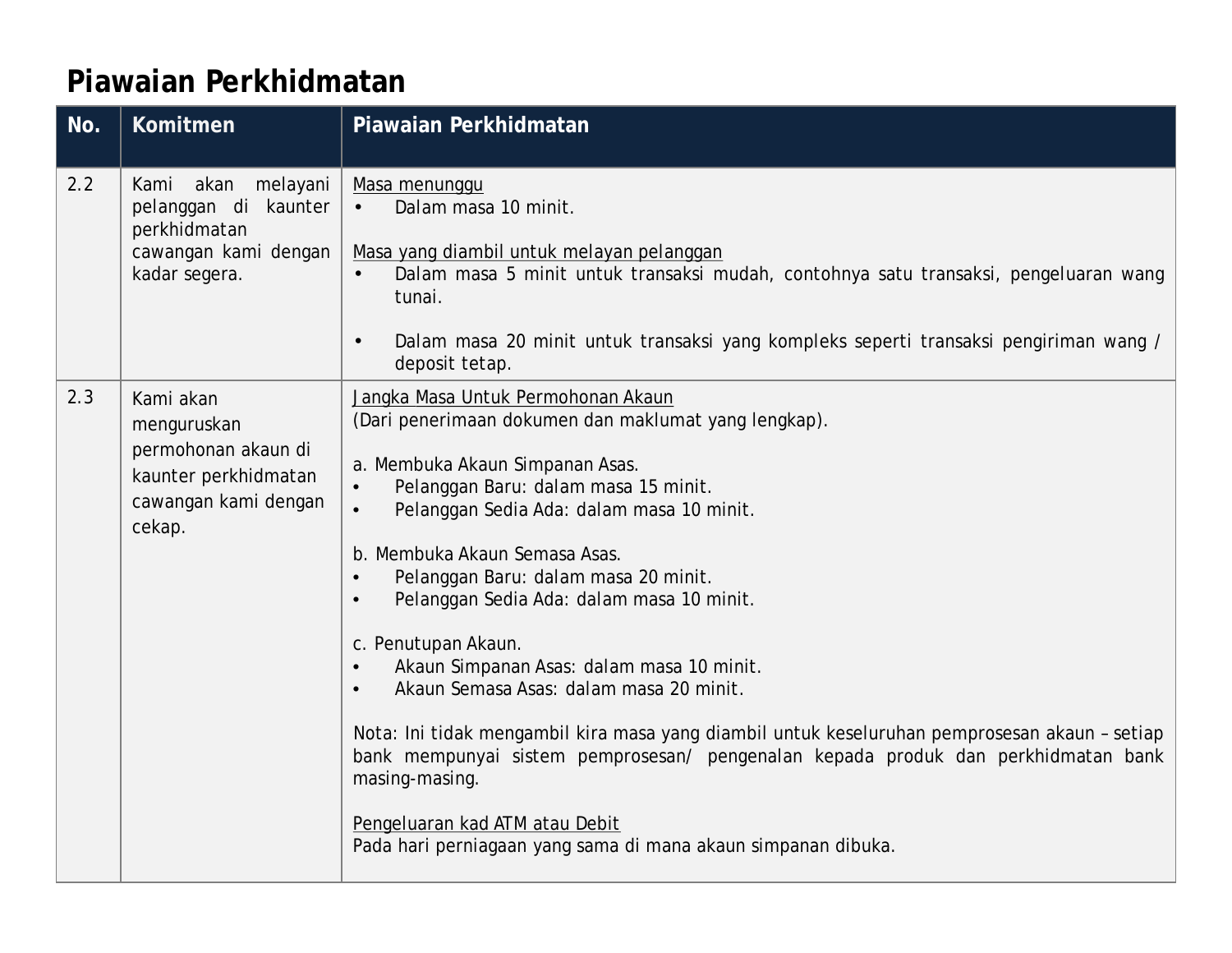| No. | Komitmen                                                                  | Piawaian Perkhidmatan                                                                                                                                        |
|-----|---------------------------------------------------------------------------|--------------------------------------------------------------------------------------------------------------------------------------------------------------|
| 2.4 | Kami akan<br>menguruskan<br>semua transaksi<br>perbankan dengan<br>cekap. | Melaksanakan pengiriman mata wang asing<br>(mata wang yang digunakan perlu dinyatakan oleh pihak bank)                                                       |
|     |                                                                           | Pengiriman wang masuk - bergantung kepada had masa yang ditetapkan.<br>a.<br>Sebelum had masa yang ditetapkan: dikreditkan pada hari yang sama.<br>$\bullet$ |
|     |                                                                           | Selepas had masa yang ditetapkan: dikreditkan pada hari bekerja yang<br>$\bullet$<br>berikutnya.                                                             |
|     |                                                                           | Pengiriman wang keluar - waktu pemprosesan bergantung kepada had masa<br>b.<br>yang ditetapkan.                                                              |
|     |                                                                           | Sebelum had masa yang ditetapkan: diproses pada hari yang sama.<br>$\bullet$                                                                                 |
|     |                                                                           | Selepas had masa yang ditetapkan: diproses pada hari bekerja yang<br>$\bullet$<br>berikutnya.                                                                |
|     |                                                                           | Nota: Tarikh penerimaan kiriman wang adalah tertakluk kepada maklumat yang<br>lengkap dan tahap pemeriksaan/usaha yang wajar dilakukan oleh setiap bank.     |
| 2.5 | Kami akan                                                                 | Jangka masa yang diambil untuk Permohonan Produk                                                                                                             |
|     | menguruskan<br>semua permohonan                                           | (Dari penerimaan dokumen dan maklumat yang lengkap oleh bank)                                                                                                |
|     | produk dengan<br>cekap.                                                   | Permohonan Kad Kredit: Dalam masa 3 hari bekerja + masa yang diambil<br>a.<br>untuk mengepos kad kredit.                                                     |
|     |                                                                           | b.<br>Permohonan Sewa Beli: Dalam masa 2 hari bekerja.                                                                                                       |
|     |                                                                           | Permohonan Pinjaman Gadai Janji (individu): Dalam masa 5 hari bekerja.<br>C.                                                                                 |
|     |                                                                           | Permohonan Pinjaman Perusahaan Kecil dan Sederhana (PKS): Dalam masa 3<br>d.                                                                                 |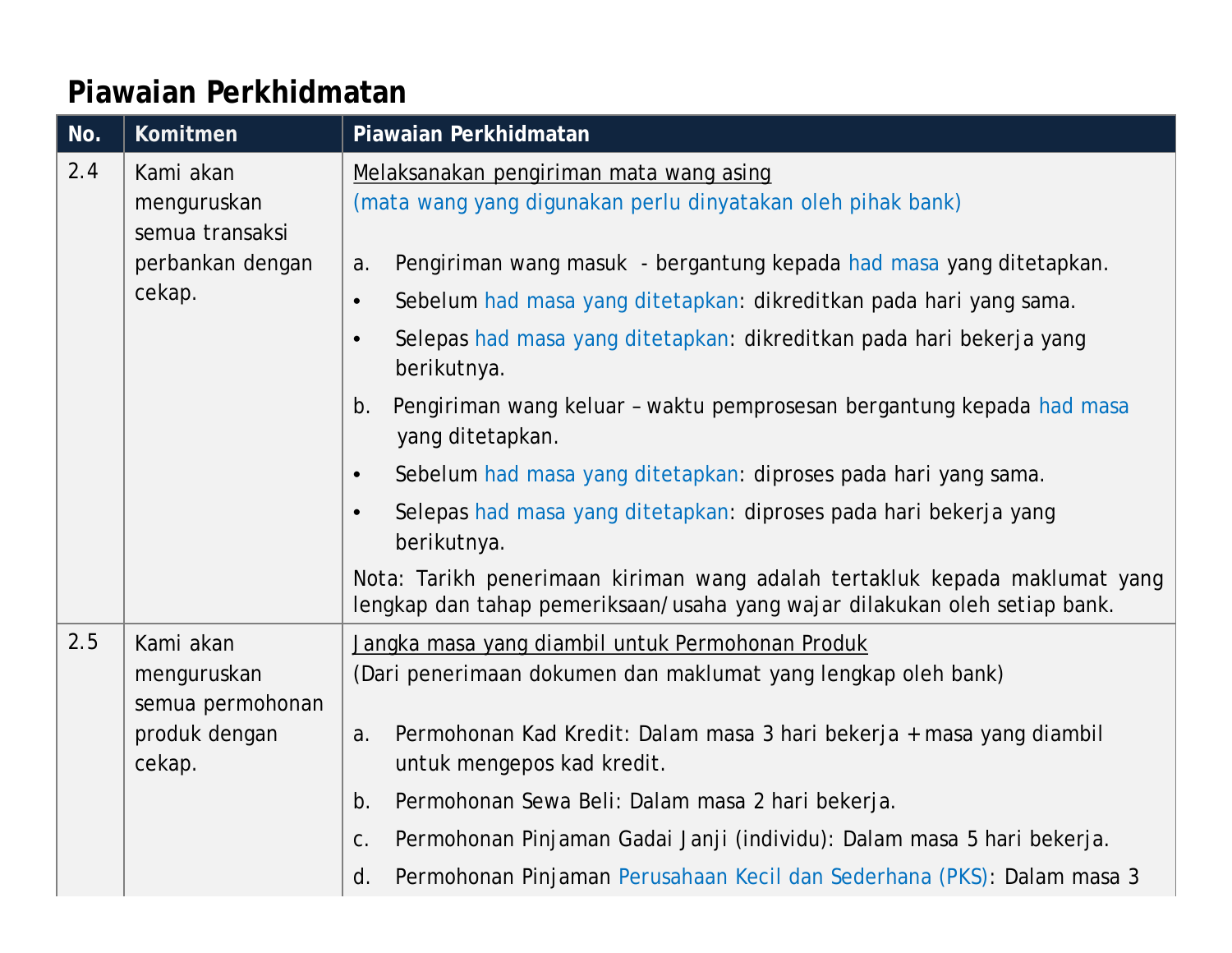| No. | Commitment                                                                                                                                | Piawaian Perkhidmatan                                                                                                                                                                                                                           |
|-----|-------------------------------------------------------------------------------------------------------------------------------------------|-------------------------------------------------------------------------------------------------------------------------------------------------------------------------------------------------------------------------------------------------|
| 2.6 | Kami akan mengambil<br>tindakan susulan dan<br>menyediakan maklumat<br>yang terkini berkaitan<br>dengan pertanyaan<br>daripada pelanggan. | Telefon<br>a.<br>Sekiranya tiada tindakan susulan diperlukan - Serta-merta pada masa panggilan diterima.<br>$\bullet$<br>Sekiranya tindakan susulan diperlukan - Dalam masa 3 hari bekerja dari tarikh panggilan pertama diterima.<br>$\bullet$ |
|     |                                                                                                                                           | Sekiranya pertanyaan adalah rumit, bank akan memberi satu jangka masa yang munasabah dan memastikan<br>$\bullet$<br>pelanggan diberi maklumat terkini dari semasa ke semasa.                                                                    |
|     |                                                                                                                                           | b. Bertulis (E-mel, faks, surat, media sosial)                                                                                                                                                                                                  |
|     |                                                                                                                                           | Bagi e-mel<br>$\bullet$                                                                                                                                                                                                                         |
|     |                                                                                                                                           | Akuan penerimaan dibalas secara auto / dalam masa 24 jam untuk e-mel yang dialamatkan ke <alamat<br>İ.<br/>e-mel bank yang berkenaan&gt;</alamat<br>                                                                                            |
|     |                                                                                                                                           | Memberi maklum balas dalam masa 3 hari bekerja dari tarikh penerimaan pertanyaan sekiranya<br>Ħ.<br>pertanyaan tersebut adalah tidak rumit.                                                                                                     |
|     |                                                                                                                                           | Bagi surat atau faks<br>$\bullet$                                                                                                                                                                                                               |
|     |                                                                                                                                           | Memberi satu jangka masa dan maklumkan kepada pelanggan setelah menerima surat atau faks<br>tersebut.                                                                                                                                           |
|     |                                                                                                                                           | Bagi media sosial (di mana berkenaan)<br>$\bullet$                                                                                                                                                                                              |
|     |                                                                                                                                           | Akuan penerimaan perlu diberikan dalam masa 24 jam pada hari bekerja. Sekiranya hari tersebut<br>bukan hari bekerja, akuan penerimaan akan diberi pada hari bekerja yang berikutnya.                                                            |
|     |                                                                                                                                           | Memberi maklum balas dalam masa 3 hari bekerja dari tarikh penerimaan pertanyaan sekiranya<br>ii.<br>pertanyaan tersebut adalah tidak rumit.                                                                                                    |
|     |                                                                                                                                           | Nota: Di mana pertanyaan adalah rumit, bank akan memberi satu jangka masa yang munasabah dan memastikan<br>pelanggan diberi maklumat terkini dari semasa ke semasa.                                                                             |
|     |                                                                                                                                           | c. Kaunter                                                                                                                                                                                                                                      |
|     |                                                                                                                                           | Sekiranya tiada tindakan susulan diperlukan, bank akan berusaha untuk memberi satu resolusi dengan serta-<br>$\bullet$<br>merta semasa lawatan tersebut.                                                                                        |
|     |                                                                                                                                           | Sekiranya tindakan susulan adalah diperlukan - dalam masa 3 hari bekerja dari tarikh lawatan pertama.<br>$\bullet$                                                                                                                              |
|     |                                                                                                                                           | Sekiranya pertanyaan adalah rumit, bank akan memberi satu jangka masa yang munasabah dan memastikan<br>$\bullet$<br>pelanggan diberi maklumat terkini dari semasa ke semasa.                                                                    |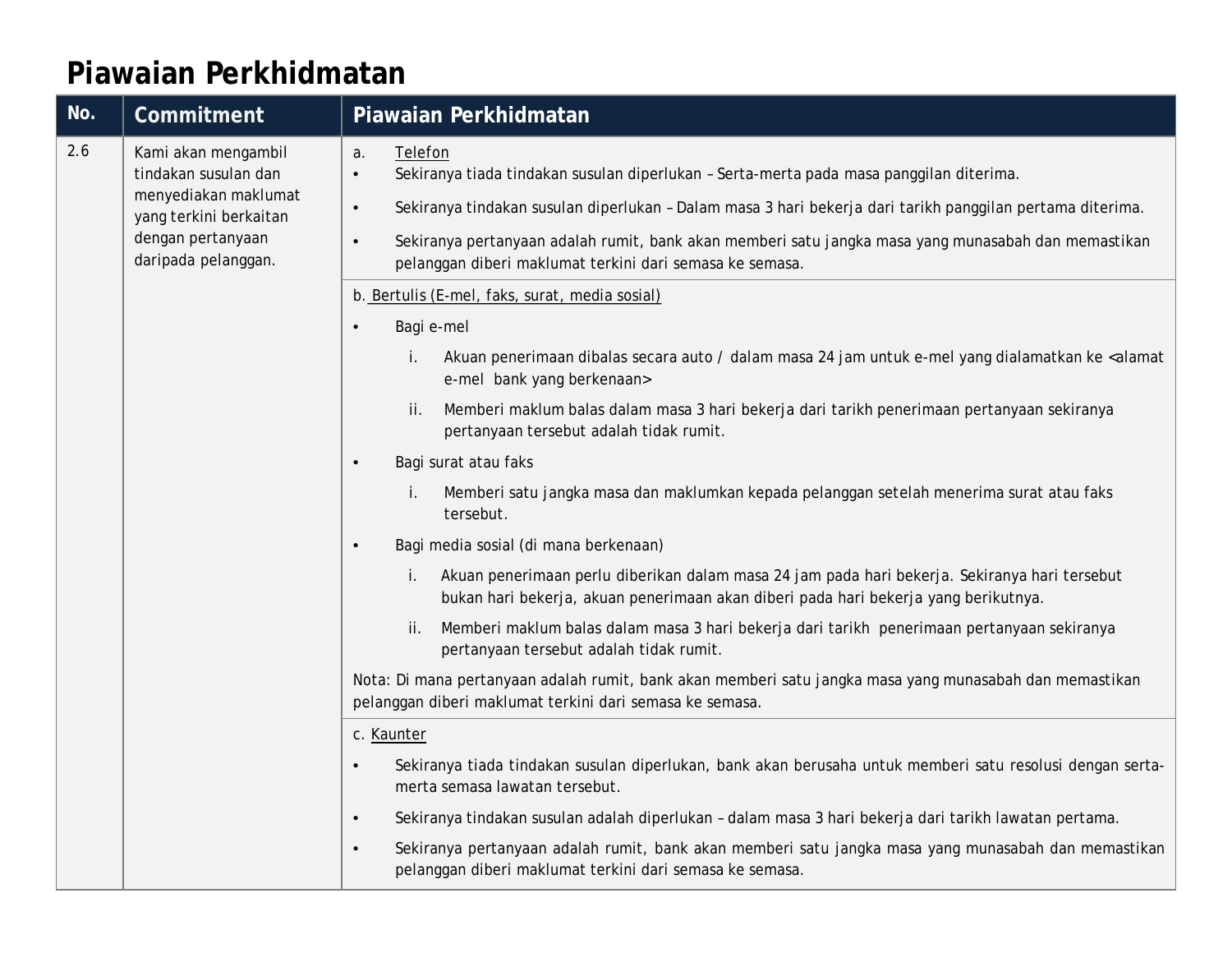| No. | Komitmen                                                                                                | Piawaian Perkhidmatan                                                                                                                                                                                                                                                                                                                                                                                                                                                                                                                                                                                                                                                                                                                                                                                                                                                            |
|-----|---------------------------------------------------------------------------------------------------------|----------------------------------------------------------------------------------------------------------------------------------------------------------------------------------------------------------------------------------------------------------------------------------------------------------------------------------------------------------------------------------------------------------------------------------------------------------------------------------------------------------------------------------------------------------------------------------------------------------------------------------------------------------------------------------------------------------------------------------------------------------------------------------------------------------------------------------------------------------------------------------|
| 2.7 | Kami akan<br>menangani<br>aduan/isu-isu<br>pelanggan secara<br>konsisten dan<br>dengan kadar<br>segera. | Akuan penerimaan aduan/isu-isu pelanggan diberikan dalam masa 24 jam<br>a.<br>pada hari bekerja.<br>Berkomunikasi dengan jelas berkenaan aduan / isu tersebut.<br>b.<br>Menangani aduan / isu secara adil, objektif dan tepat pada masanya<br>C.<br>dengan memaklumkan kepada pelanggan berkenaan keputusan bank tidak<br>lewat daripada 14 hari kalendar dari tarikh penerimaan aduan tersebut.<br>Memastikan pelanggan sentiasa diberitahu sekiranya isu-isu tersebut tidak<br>d.<br>dapat ditangani dalam jangka masa yang telah ditetapkan.<br>Memberi maklumat berkenaan saluran tambahan / alternatif sekiranya<br>е.<br>pelanggan tidak berpuas hati dengan tindakan yang telah diambil oleh<br>pihak bank.<br>Nota: Pengurusan aduan adalah tertakluk kepada garis panduan yang<br>dikeluarkan oleh Bank Negara Malaysia dan bank harus beroperasi dengan<br>sewajarnya. |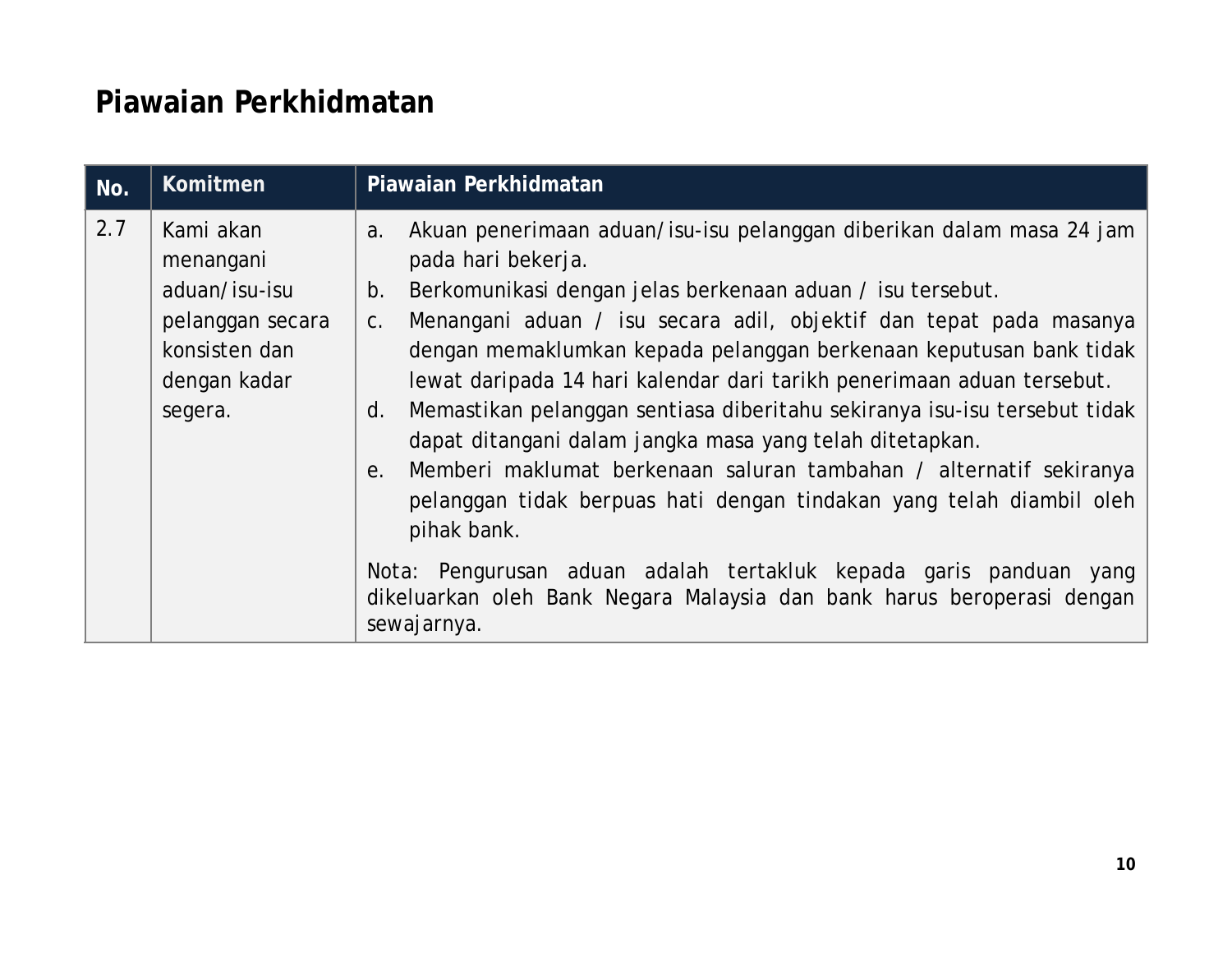| 3.0 - Prinsip 3            |                                                       | PERKHIDMATAN YANG TELUS DAN BERBUDI PEKERTI                                                                                                                                                                                                                                               |
|----------------------------|-------------------------------------------------------|-------------------------------------------------------------------------------------------------------------------------------------------------------------------------------------------------------------------------------------------------------------------------------------------|
| <b>Huraian</b>             |                                                       | Berusaha untuk memberikan pengalaman terbaik untuk pelanggan di mana<br>pelanggan:<br>• Diberi akses kepada maklumat produk dan perkhidmatan yang berkaitan.<br>Dikendalikan oleh kakitangan yang cekap dan berpengetahuan yang akan<br>berusaha untuk memberikan perkhidmatan yang baik. |
| Keputusan yang<br>Dijangka |                                                       | JALINAN HUBUNGAN YANG LEBIH BAIK                                                                                                                                                                                                                                                          |
| No.                        | Komitmen                                              | Piawaian Perkhidmatan                                                                                                                                                                                                                                                                     |
| 3.1                        |                                                       |                                                                                                                                                                                                                                                                                           |
|                            | Urusan kami<br>dijalankan secara<br>telus dan terbuka | Maklumat berikut ada disediakan melalui mana-mana saluran komunikasi<br>seperti cawangan/risalah/pusat panggilan/laman sesawang bank:<br>Yuran, caj, penalti dan kadar faedah yang berkaitan serta obligasi dalam<br>a.<br>penggunaan produk atau perkhidmatan perbankan.                 |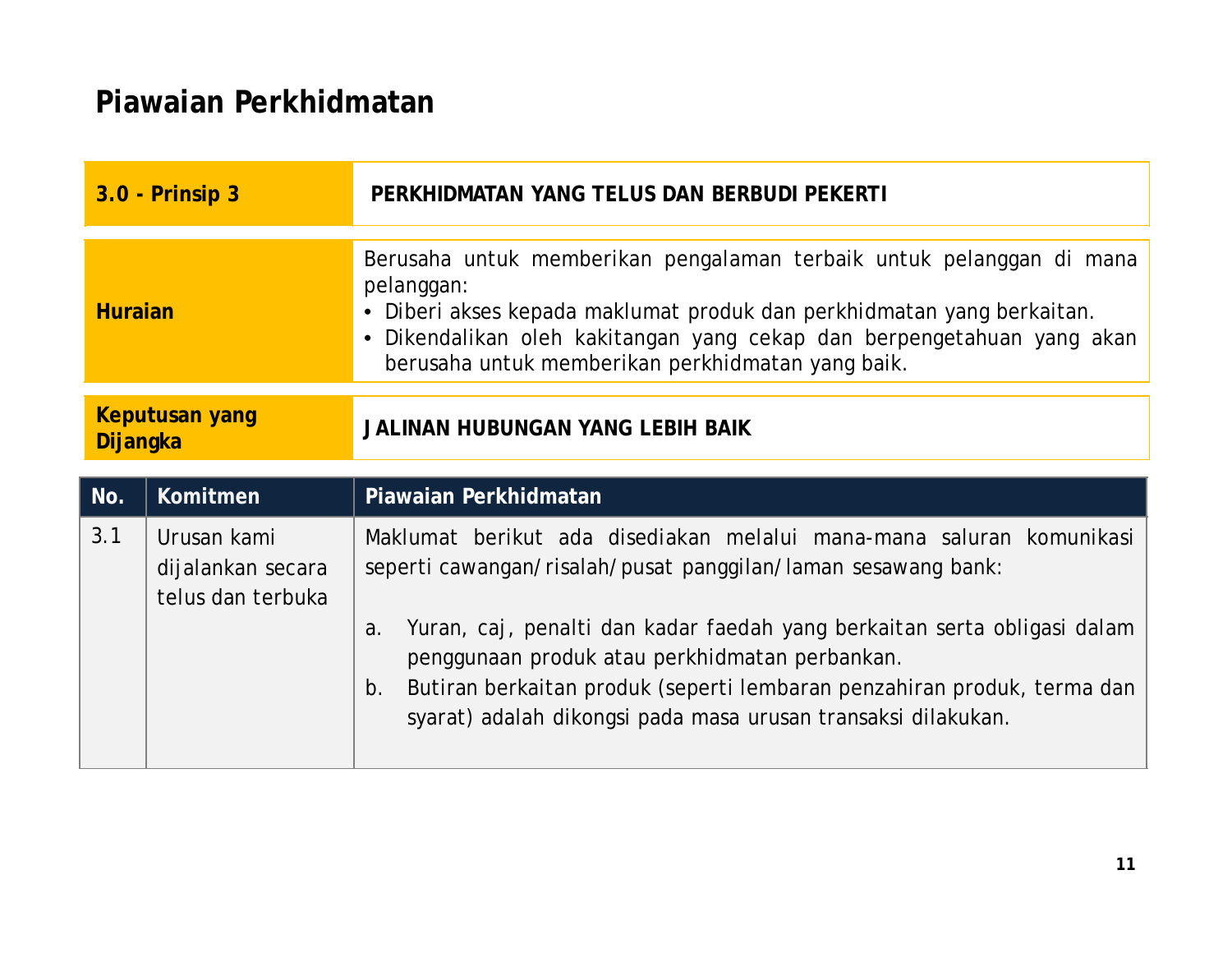| No. | Komitmen                                                                                                                                                                                                                       | Piawaian Perkhidmatan                                                                                                                                                                                                                                                                                                                                                                                                                                                                                                                                                                                                                                                       |
|-----|--------------------------------------------------------------------------------------------------------------------------------------------------------------------------------------------------------------------------------|-----------------------------------------------------------------------------------------------------------------------------------------------------------------------------------------------------------------------------------------------------------------------------------------------------------------------------------------------------------------------------------------------------------------------------------------------------------------------------------------------------------------------------------------------------------------------------------------------------------------------------------------------------------------------------|
| 3.2 | Kami melatih<br>kakitangan bank kami<br>supaya mereka<br>dilengkapi dengan<br>pengetahuan yang<br>mencukupi untuk<br>memberikan nasihat<br>dan bantuan kepada<br>pelanggan tentang<br>produk dan<br>perkhidmatan<br>perbankan. | Jualan/Penasihat<br>Kakitangan<br>Kewangan<br>Peribadi/<br>Pengurus<br>Perhubungan<br>mempunyai<br>pengetahuan luas tentang produk dan perkhidmatan bank.                                                                                                                                                                                                                                                                                                                                                                                                                                                                                                                   |
| 3.3 | Kami menyediakan<br>perkhidmatan yang<br>mesra dan berbudi<br>pekerti kepada<br>pelanggan.                                                                                                                                     | a. Tanggapan Pertama<br>Menyambut kedatangan pelanggan / semasa pelanggan datang ke kaunter bank.<br>$\bullet$<br>Menawarkan bantuan kepada pelanggan.<br>$\bullet$<br>b. Memahami keperluan pelanggan<br>Bertanyakan soalan yang sewajarnya untuk memahami keperluan pelanggan.<br>$\bullet$<br>Mendengar keperluan pelanggan dengan teliti.<br>$\bullet$<br>c. Pengendalian pertanyaan/arahan<br>Menyediakan pilihan yang memenuhi keperluan pelanggan.<br>$\bullet$<br>Menggunakan perkataan dan memberikan penjelasan yang mudah difahami oleh<br>$\bullet$<br>pelanggan.<br>Melaksanakan tindakan susulan yang sewajarnya sehingga isu pelanggan selesai.<br>$\bullet$ |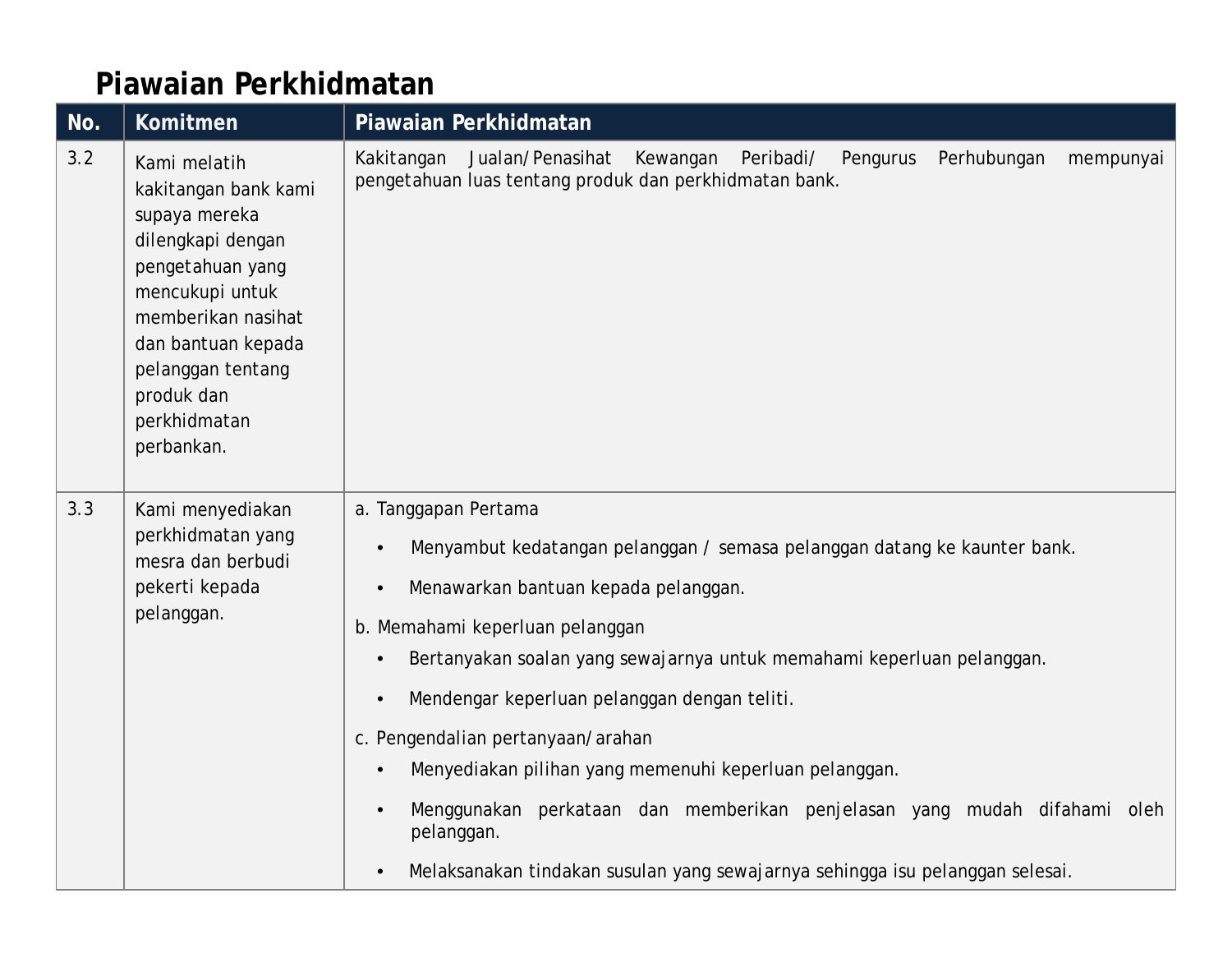| $4.0$ - Prinsip 4                 |                                                                                                             | PERBANKAN YANG MUDAH DIAKSES                                                                                                                                                                                                                                                                                                                                                                                                                                                                                                                                                                                                 |
|-----------------------------------|-------------------------------------------------------------------------------------------------------------|------------------------------------------------------------------------------------------------------------------------------------------------------------------------------------------------------------------------------------------------------------------------------------------------------------------------------------------------------------------------------------------------------------------------------------------------------------------------------------------------------------------------------------------------------------------------------------------------------------------------------|
| <b>Huraian</b>                    |                                                                                                             | Menawarkan model perhubungan di mana pelanggan sedar akan:<br>Keperbagaian pilihan saluran.<br>$\bullet$<br>• Kemudahan untuk mengakses pelbagai saluran perbankan.                                                                                                                                                                                                                                                                                                                                                                                                                                                          |
| <b>Keputusan yang</b><br>Dijangka |                                                                                                             | MENYEDIAKAN KEMUDAHAN PERBANKAN UNTUK KETENANGAN MINDA<br>PELANGGAN                                                                                                                                                                                                                                                                                                                                                                                                                                                                                                                                                          |
| No.                               | Komitmen                                                                                                    | Piawaian Perkhidmatan                                                                                                                                                                                                                                                                                                                                                                                                                                                                                                                                                                                                        |
| 4.1                               | Kami memudahkan<br>akses perbankan<br>kami melalui<br>pelbagai saluran<br>iaitu secara fizikal<br>dan maya. | Pelanggan sentiasa dimaklumkan tentang saluran fizikal dan maya yang sedia<br>ada, sama ada melalui cawangan bank/risalah/pusat panggilan/laman<br>sesawang bank.<br>Secara khusus, pelanggan mempunyai akses kepada perkara berikut:<br>Senarai saluran fizikal termasuk cawangan dan mesin layan diri.<br>$\bullet$<br>Senarai saluran maya termasuk pusat panggilan (dengan nombor-nombor<br>$\bullet$<br>talian khidmat pelanggan) dan perbankan internet (dengan alamat laman<br>sesawang).<br>Nota: Ketersediaan saluran mungkin berbeza dari bank ke bank dan pelanggan<br>akan dimaklumkan tentang perkara tersebut. |